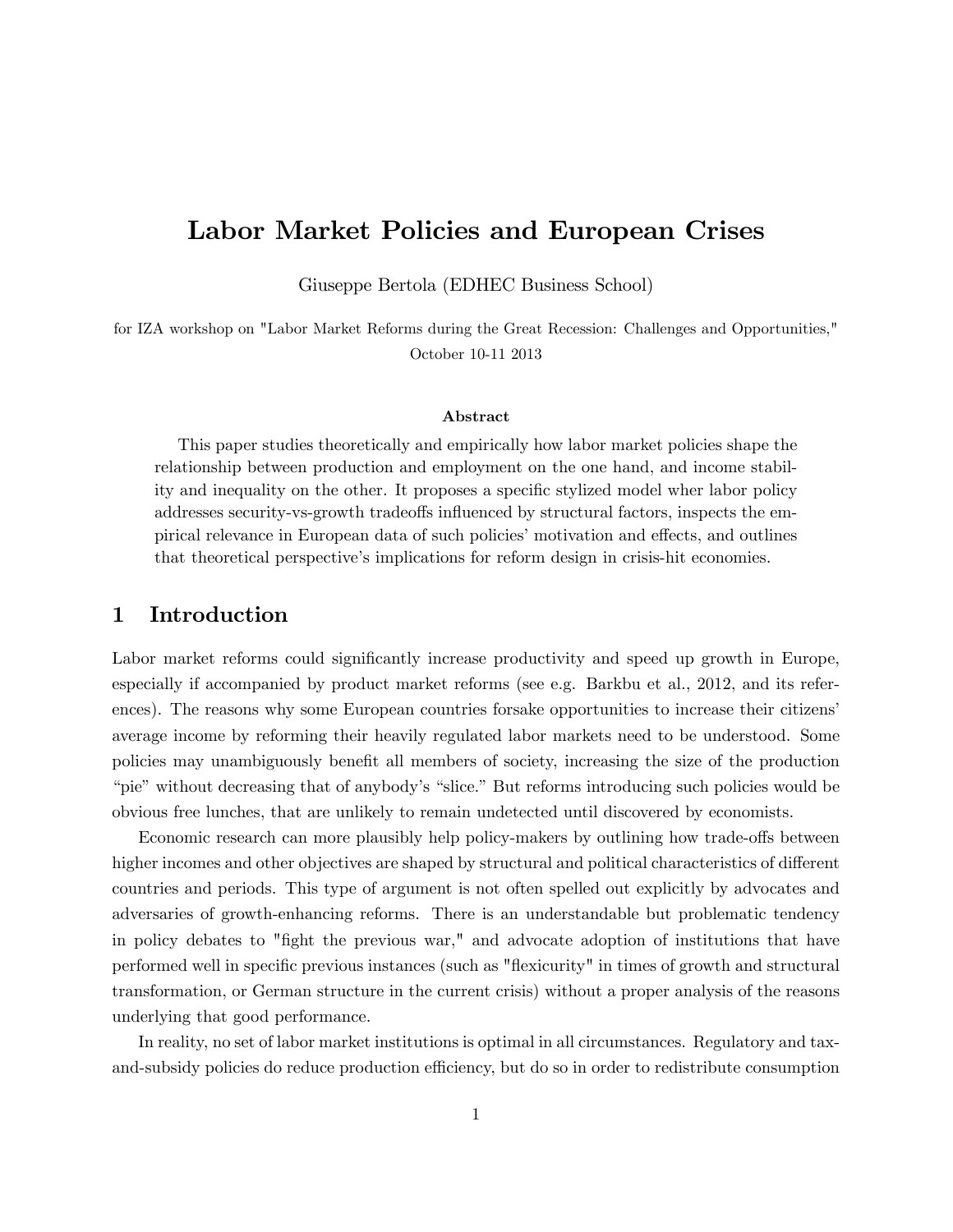over individual lifetimes, smoothing it, as well as across individuals (whether towards disadvantaged members of society, or towards special interests). Markets are not as perfect and complete as economists would like them to be, and policy-makers are not as powerful as they would like to be, and labor policy must balance between the horns of such trade-offs in ways that cannot be uncontroversial, because individual welfare is differently influenced by features that determine the amount and stability of labor income.

Section 2 sets up a pedagogical model focused on uninsurable income shocks as a motivation for labor market policy. Section 3 outlines how this and more general models that characterize policy choices and effects in terms of their underlying motivation can help interpret labor policy patterns in terms of distributional tensions and international economic integration, as well as in terms of narrower and harder to assess structural features. Section 4 discusses European experiences, focusing in particular on the possible relevance of labor policy's effects on distribution and productivity in eurozone countries before and during the recent crisis. Section 5 discusses the implications of the proposed theoretical perspective and of past experience for reform prospects in the current crisis situation, and Section 6 concludes with some more general considerations.

### 2 A model

Consider an economy where labor earnings (gross of any tax or subsidy) amount to marginal productivity

$$
w_1 = \alpha_1 - \beta_1 l + v_1 \tag{1}
$$

for individuals who pay a cost k before realization of a random shock  $v_1 \sim N(0, \sigma_1^2)$ , and to

$$
w_2 = \alpha_2 - \beta_2(1 - l) + v_2 \tag{2}
$$

for individuals who do not do so, where  $v_2 \sim N(0, \sigma_2^2)$  is an independent and possibly differently distributed shock. The mean level of earnings is linearly related to l, the fraction of the population that chooses the costly option of drawing earnings from (1). With parameters such that  $\alpha_2+k < \alpha_1$ ,  $0 < \alpha_2 < \alpha_1, \beta_1 > 0, \beta_2 \geq 0$ , this represents in a stylized way some crucial aspects of the reality in which labor policies are implemented. In the model, as in reality, productivity differs across workers for two reasons. The first is that individual workers choose to perform effort or human capital investments that entail cost  $k$  and, in equilibrium, should be compensated by higher earnings. In this simple model, as  $l$  increases above zero expected gross earnings may increase in  $(1)$  and definitely decline in  $(2)$ : this represents the decreasing marginal productivity of each employment opportunity, and will make it possible below to identify the value of  $l$  that maximizes expected production. The second reason why in reality individual earnings differ is luck. In this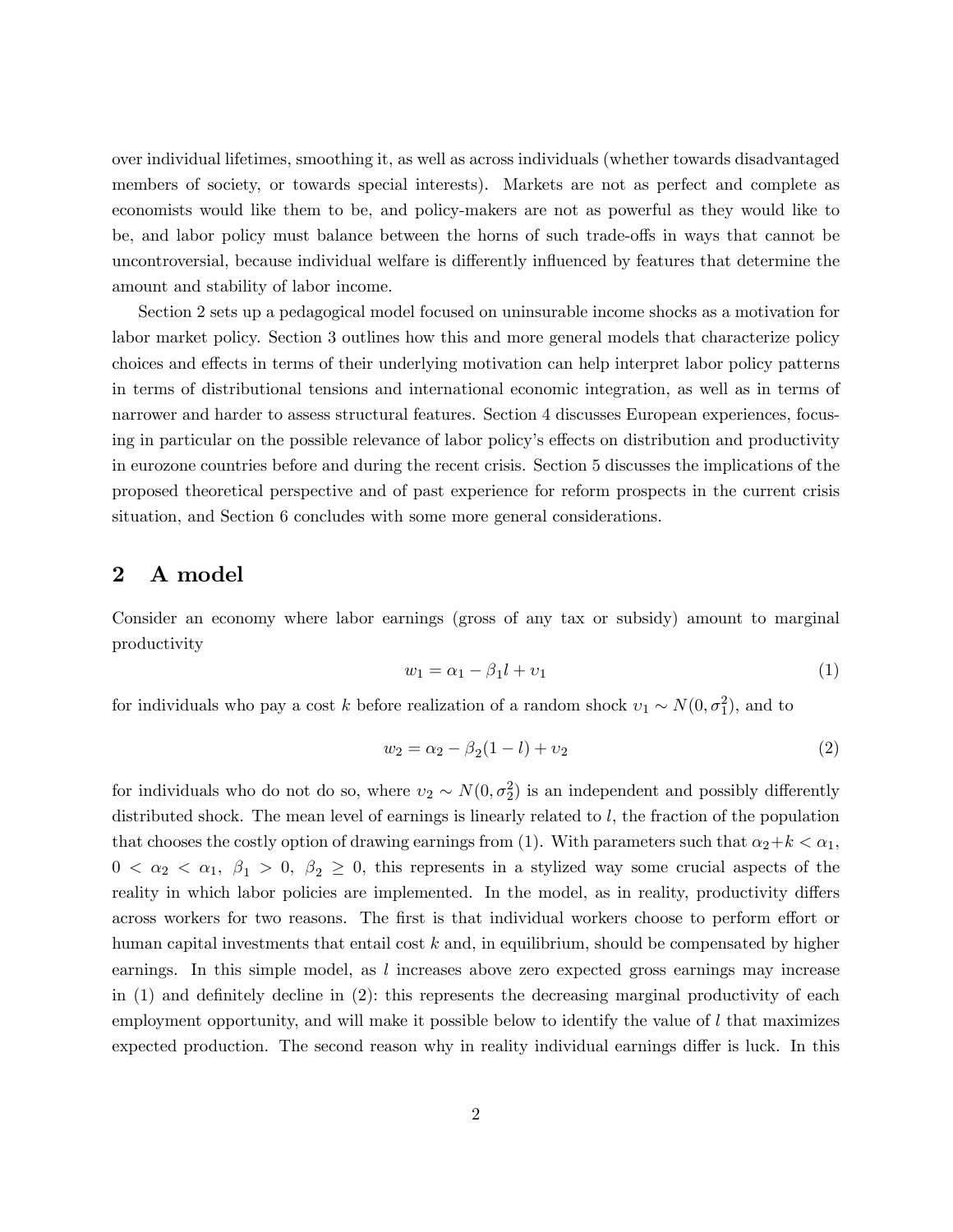simple model, random shocks make individual earnings deviate ex post from those that could be expected at the time when the choice to pay  $k$  is made.

Figure 1 illustrates the model economy's structure. On the horizontal axis, the fraction  $l$  of labor employed in the set of jobs indexed by 1 increases from left to right, and the dashed downward sloping line plots on the vertical axis the expected value of earnings for those units of labor from (1). That line meets its upward-sloping counterpart from  $(2)$  at the point where all of the economy's labor is employed at the same marginal productivity. Setting  $\beta_1 = \beta_2 = \beta$  for simplicity, in the figure that parameter and the  $\alpha_1$  and  $\alpha_2$  intercepts are such that if allocating labor to jobs of type 1 were costless, then all labor should be allocated to such jobs, and be paid its marginal productivity  $(\alpha_1 + \alpha_2 - \beta)/2 = \alpha_1 - \beta$  at the level identified by horizontal dashes.

When financial markets are imperfect, consumption cannot be completely sheltered from income shocks, and individual welfare generally increases in expected income and decreases in income variance. A tractable formalization of this general insight lets utility be a negative exponential function of consumption,  $u(c) = -\exp(-\nu c)$ , and simply supposes that  $c = y + a$ , where y is disposable labor income and a denotes other resources on which individual consumption can draw. When a variable z is normally distributed, then  $-E [\exp(-\nu z)] = -\exp(-\nu E [z] + \frac{1}{2} \nu^2 \text{var}[z])$ : hence, expected utility is a monotonic increasing function of the linear expression

$$
V = -E[y + a] + \frac{\nu}{2} \text{var}[y + a].
$$
 (3)

In the economy's laissez faire equilibrium, labor income amounts to  $w_1$  from (1) or  $w_2$  from (2), and every individual should be indifferent between earning the former and paying  $k$ , or earning the latter. Non-labor income  $a$  may differ across individuals, but this is irrelevant to labor allocation under the constant absolute risk aversion assumption underlying the welfare criterion (3). In equilibrium, earnings differentials must offset the cost  $k$  of allocating labor to employment opportunities that are more productive on average, and may entail a different amount of uncertainty. In Figure 1, the solid downward sloping line plots the marginal benefit in welfare terms  $\alpha_1 - \beta l - k - \nu \sigma_1^2/2$ of paying k and allocating more labor to jobs that produce according to  $(1)$ , and meets at  $l < 1$ the upward-sloping marginal welfare benefit  $\alpha_2 - \beta(1 - l) - \nu \sigma_2^2$  of not doing so.

It is not generally possible in reality to disentangle the relevance of choices and luck in determining labor incomes. The model can represent this fact under the assumption that labor income is observable, but it is not possible to tell whether a specific individual draws it from the earnings distribution (1) or from (2). And the model can represent the motivation and implications of many labor market policies supposing that observed earnings are subject to a proportional tax  $\tau$ , and that the revenues of that tax are used to pay a subsidy s to each individual. Intuitively, taxation and redistribution of the portion of earnings that is due to random shocks is beneficial for riskaverse individuals. If the individual costly actions that influence mean earnings as in  $(1)$  and  $(2)$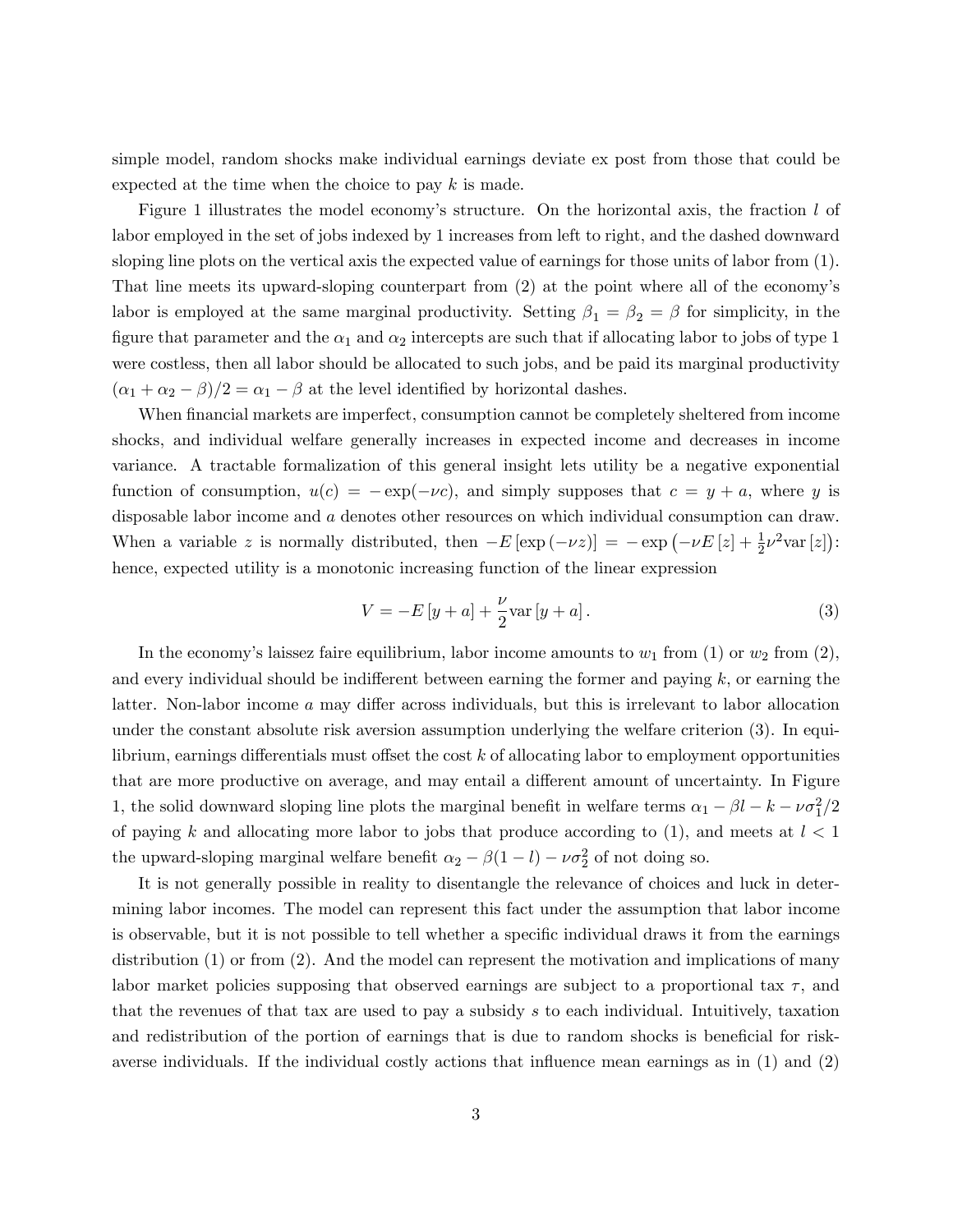

Figure 1: The model economy without policy. Parameters values  $\alpha_1 = 1, \alpha_2 = 0.5, \beta = 0.5, k = 1$ 0.1,  $\sigma_1 = 0.35, \sigma_2 = 0.05, \nu = 2.$ 

cannot be observed, however, the scheme (which could also represent suitably enforceable private insurance contracts) unavoidably also taxes the earning differentials that reward such actions, and reduces incentives to perform them.<sup>1</sup>

Formally, the choice of paying k and earning  $y_1 = (1 - \tau)w_1 + s$  rather than  $y_2 = (1 - \tau)w_2 + s$ should be a matter of indifference in an equilibrium where that choice can be made by ex-ante identical individuals. Since s and a do not depend on that choice or on the shocks  $v$ , indifference obtains when the welfare expression (3) evaluated at  $E[y_1] = (1 - \tau)(\alpha_1 - \beta_1 l)$  and  $var[y_1] =$  $(1-\tau)^2 \sigma_1^2$ , minus k, equals (3) evaluated at  $E[y_2] = (1-\tau) (\alpha_2 - \beta_2 (1-l))$  and  $var[y_2] = (1-\tau)^2 \sigma_2^2$ . In a rational expectations equilibrium, therefore, it should the case that

$$
(1 - \tau)(\alpha_1 - \beta l) - (1 - \tau)(\alpha_2 - \beta(1 - l)) = k + \frac{\nu}{2}(1 - \tau)^2(\sigma_1^2 - \sigma_2^2)
$$
 (4)

the net-of-tax expected earnings differentials should equal the cost of choice, in terms of risk as

<sup>&</sup>lt;sup>1</sup>The assumption that it is impossible to tell whether earnings are drawn from (1) or (2) nearly follows from the more basic assumption that the costly action that determines the mean and variance of earnings is not observable, as is appropriate for e.g. effort. Income realizations can take any value when they are influenced by normally distributed shocks, and while large realizations are more likely to be drawn from a higher-mean distribution, random shock largely obscure the signal provided by observed earnings. The modelís optimal taxation scheme could take into account the signal provided by observed earnings as regards the mean of the distribution from which they are drawn, but this would not affect the qualitative validity of the tradeoff highlighted by the simple model: as long as luck plays a significant role in determining individual labor market outcomes, earnings provide a partial and noisy indication of individual choices.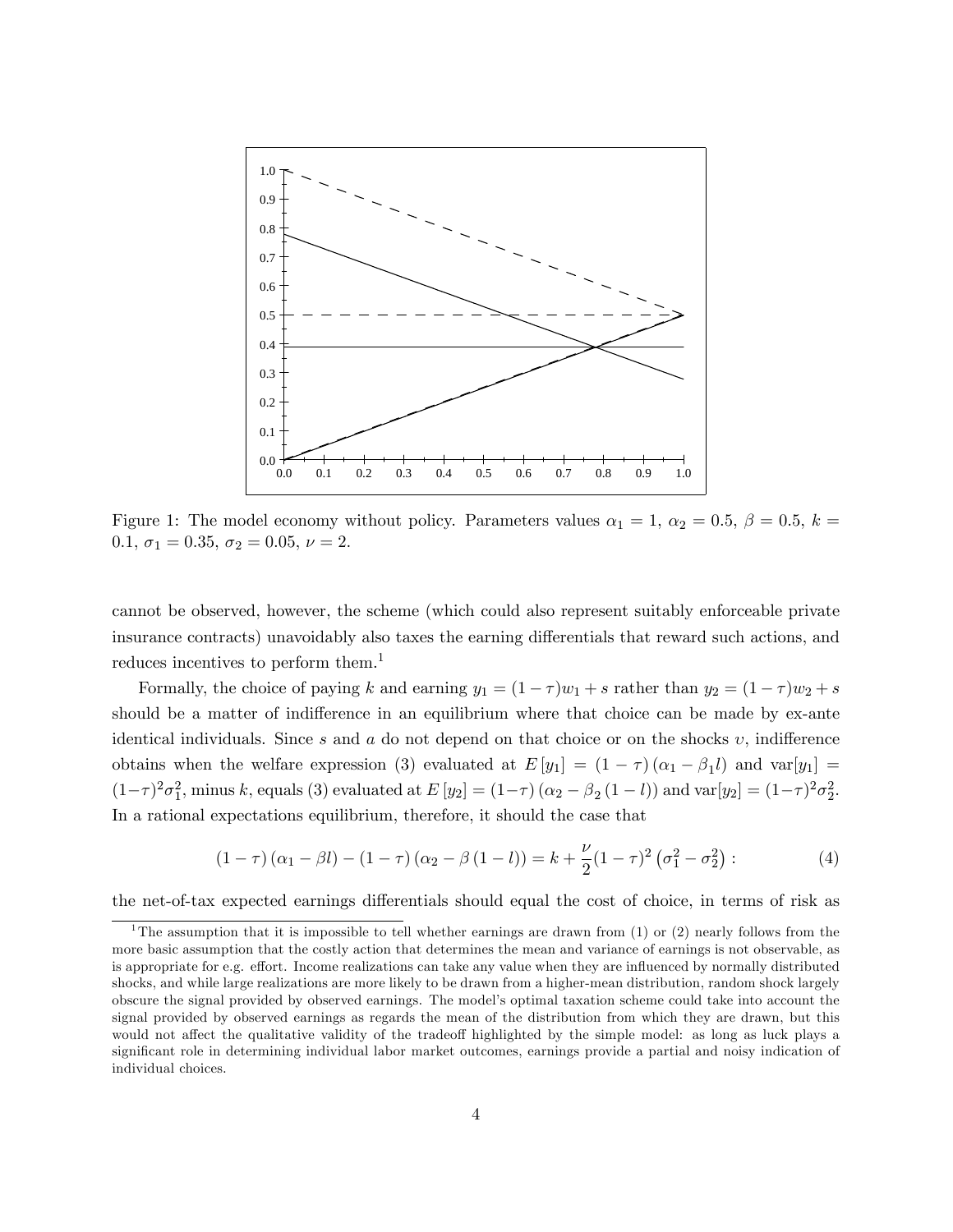well as of investment or effort.

In the resulting equilibrium, each unit of labor receives a subsidy

$$
s(\tau) = (l(\tau)w_1 + (1 - l(\tau))w_2)\tau,
$$

where

$$
l(\tau) = \left(\frac{1}{2} + \frac{1}{2\beta} \left(\alpha_1 - \alpha_2 - \left(\frac{k}{1-\tau} + \frac{\nu}{2}(1-\tau)\left(\sigma_1^2 - \sigma_2^2\right)\right)\right)\right) \tag{5}
$$

satisfies (4), and the welfare yield of disposable income from each individual's unit of labor is

$$
(1 - \tau)w_1 + s - k - \frac{\nu}{2}(1 - \tau)^2 \sigma_1^2
$$
  
=  $(1 - \tau)w_2 + s - \frac{\nu}{2}(1 - \tau)^2 \sigma_2^2$   
=  $l(\tau)w_1 + (1 - l(\tau))w_2 - kl(\tau) - \frac{\nu}{2}(1 - \tau)^2 (l(\tau)\sigma_1^2 + (1 - l(\tau))\sigma_2^2).$  (6)

The economy also produces non-labor income, because in each of the two employment opportunities average production exceeds payments of marginal productivity to labor. These consumable resources need to be accounted for by  $a$  in  $(3)$ , which is conveniently additive in labor and non-labor income (supposed certain, to represent the possibility of financial diversification). If all individuals are entitled to the per capita amount of non-labor rents then

$$
a = \beta \left( \frac{1}{2} - l(\tau) \left( 1 - l(\tau) \right) \right)
$$

should be added to the expression in  $(6)$  to obtain an index of the welfare of the economy's typical individual:

$$
V_{\rm rep}(\tau) = \alpha_1 l(\tau) - \frac{\beta}{2} l(\tau)^2 + \alpha_2 (1 - l) - \frac{\beta}{2} (1 - l(\tau))^2 - kl(\tau) - \frac{\nu}{2} (1 - \tau)^2 (l\sigma_1^2 + (1 - l)\sigma_2^2).
$$
 (7)

This expression is the economy's output, minus the investment cost, minus the risk–aversionadjusted variance of average income. It depends on  $\tau$  directly, because redistribution supplies valuable income smoothing to uninsured risk-averse individuals, as well as on the labor allocation which in turn depends on  $\tau$  as in (5).

If human capital investment or effort implies higher risk as well as higher expected earnings, then redistribution may make it more attractive. In the model, the derivative of the expression in (5) is positive at  $\tau = 0$  if  $\frac{\nu}{2}(\sigma_1^2 - \sigma_2^2) > k$ , and if this is the case then there is a range of  $\tau$  values where more redistribution increases investment. In the parameter set used in the figures to illustrate the model's implications, the variance of earnings in jobs that require an investment is indeed much higher than that of other jobs. In Figures 2 and 3, l and output (gross of the labor reallocation costs indexed by k) both increase through a range of small  $\tau$  values (peaking when only about 10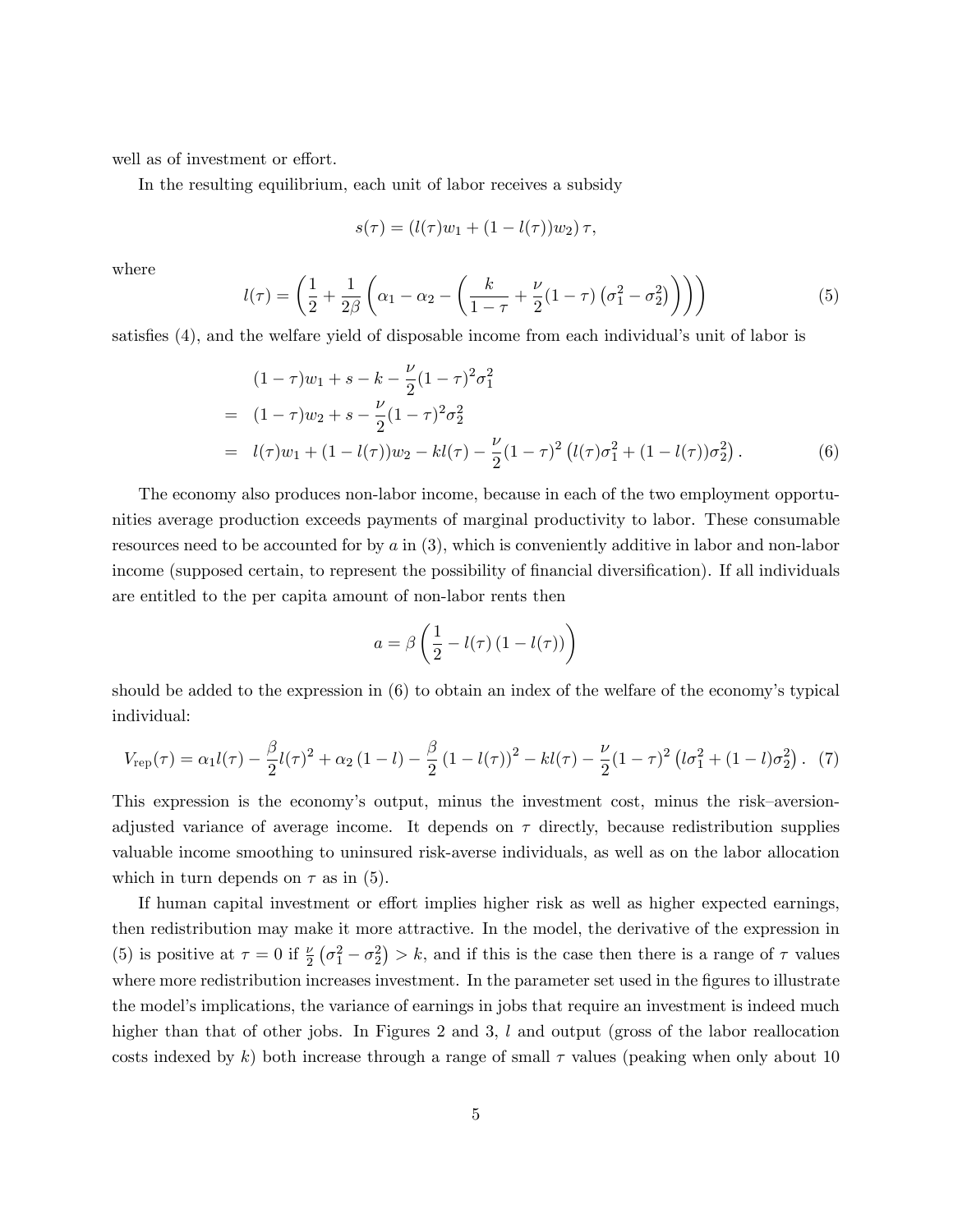

Figure 2: Equilibrium l on the vertical axis, as a function of  $\tau$  on the horizontal axis. Other parameters as in Figure 1.



Figure 3: The solid line plots output  $l(\tau)\alpha_1 + (1 - l(\tau)) \alpha_2 - \beta(\frac{1}{2} - l(\tau) (1 - l(\tau)))$  on the vertical axis as  $\tau$  varies on the horizontal axis. Other parameters as in Figure 1.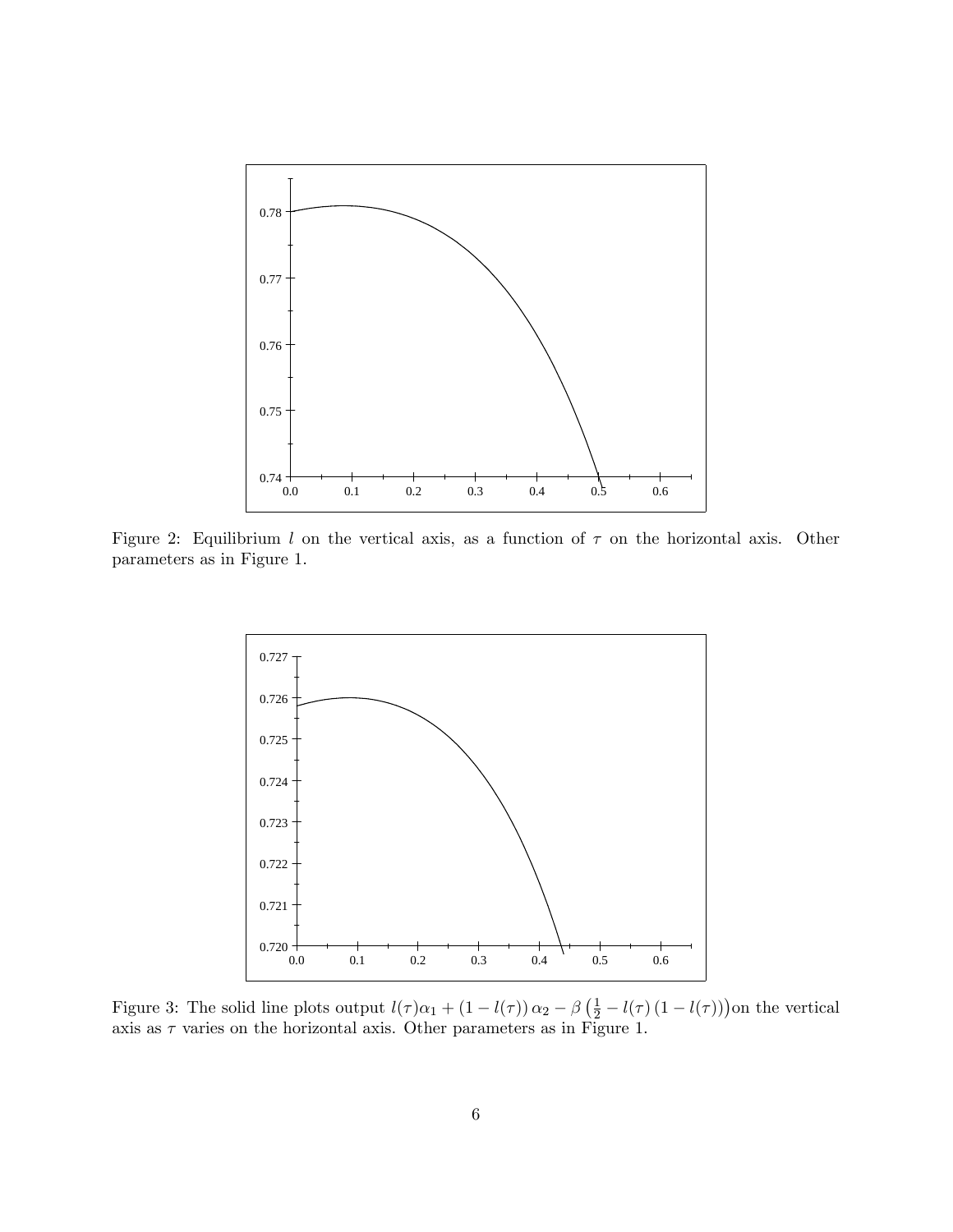

Figure 4: On the vertical axis the solid line plots the variance of net earnings  $\left(l(\tau)\sigma_1^2+(1-l(\tau))\sigma_2^2+l(\tau)(1-l(\tau))(\alpha_1-\alpha_2)^2\right)(1-\tau)^2$  as  $\tau$  varies on the horizontal axis; the variance of gross earnings is higher than the net by a factor  $1/(1 - \tau)^2$  and is plotted as a dashed line. Other parameters as in Figure 1.

per cent of labor income is redistributed). This represent in the model the incentives to risk taking provided by a social safety net (Sinn, 1996; Andersen, 2010). While this effect makes it more likely that redistribution is socially beneficial, welfare depends on the riskiness as well as the total amount of production. At the margin, additional production comes with additional costs in terms of risk, as well as of investment: to maximize  $l(\alpha_1 - \frac{\nu}{2})$  $(\frac{\nu}{2}\sigma_1^2) + (1-l)(\alpha_2 - \frac{\nu}{2})$  $\frac{\nu}{2}\sigma_2^2$  –  $\beta\left(\frac{1}{2} - l(1-l)\right) - kl$ , which subtracts from output the  $kl$  investment cost as well as welfare cost of allocating more labor to riskier jobs, it would be optimal to set  $\tau = 0$  in (4).

The pros and cons of redistribution are rooted in the fact that luck and choice cannot be disentangled in observed labor incomes. Varying  $\tau$  in this model implies a negative relationship between the average amount and the cross-sectional variance of income that is reminiscent of the classic "equity vs. efficiency" trade-off: to the extent that observed inequality correspond to ex-ante risk, however, variation of  $\tau$  also plots out welfare-ranked outcomes. The type of policies represented by the model's redistribution scheme are beneficial inasmuch as they reduce uninsurable uncertainty inframarginally, and while larger values of  $\tau$  make the economy's labor market increasingly sclerotic and unproductive, they also bring it towards a configuration that with lower investment effort, and lower observed inequality: as shown in Figure 4, the same increases of  $\tau$  that reduce output in Figure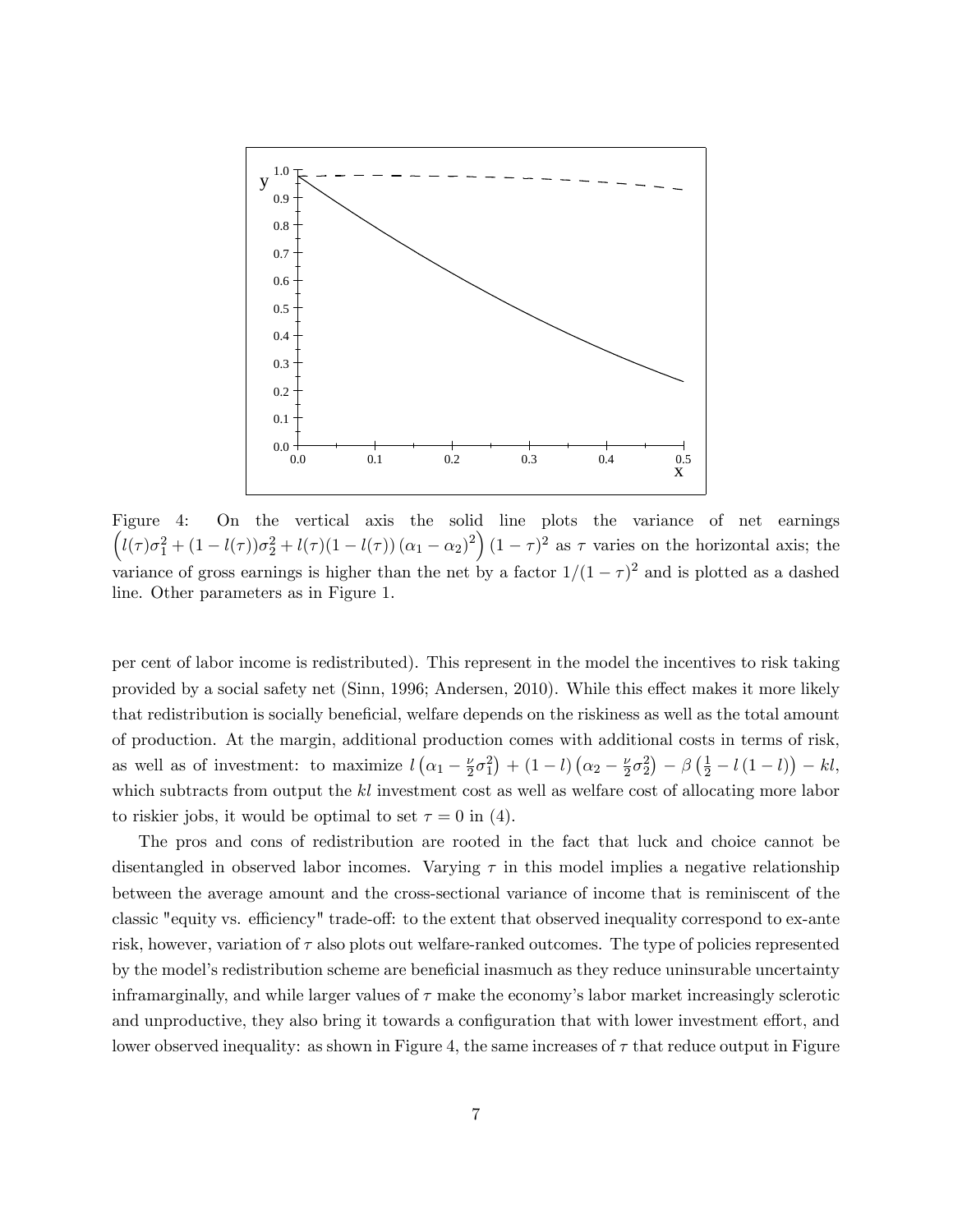

Figure 5: Welfare of an individual entitled to the economy's per capita income as a function of  $\tau$ . Other parameters as in Figure 1.

3 also reduce the dispersion of observed net-of-tax labor incomes (and, perhaps less obviously, also the variance of gross labor incomes: while pre-tax expected earnings differentials must be larger when taxation reduces the portion of them that is available to offset investment or effort costs, fewer high earners are observed as  $l$  declines as in Figure 2, and the distribution of wages is more skewed but not more dispersed around its declining mean).

Variation of  $\tau$  not only drives output and inequality in opposite directions, but also determines welfare and identifies an optimal policy (which, as discussed below, depends in interesting ways on the model's structural parameters, and on the identity of specific individuals within an ex-ante unequal economy). The appropriate measure of the typical individual welfare is (7), which accounts for the benefits arising from the reducing uninsurable income volatility at any given labor allocation  $l$ , and faces policy choices with a trade-off between those benefits and the output implications of changes in l. Labor income redistribution should optimally trade its production implications, through labor allocation, off its implications for consumption smoothing. For an individual who is entitled to the economy's per capita income (inclusive of the income of non-labor factors), Figure 5 shows that higher tax rates continue to increase welfare long after they have ceased to increase output. For the parameter values used to illustrate the modelís implications, which feature a large variance of uninsurable shocks and a substantial level of risk aversion, welfare only peaks when more than half of labor income is redistributed.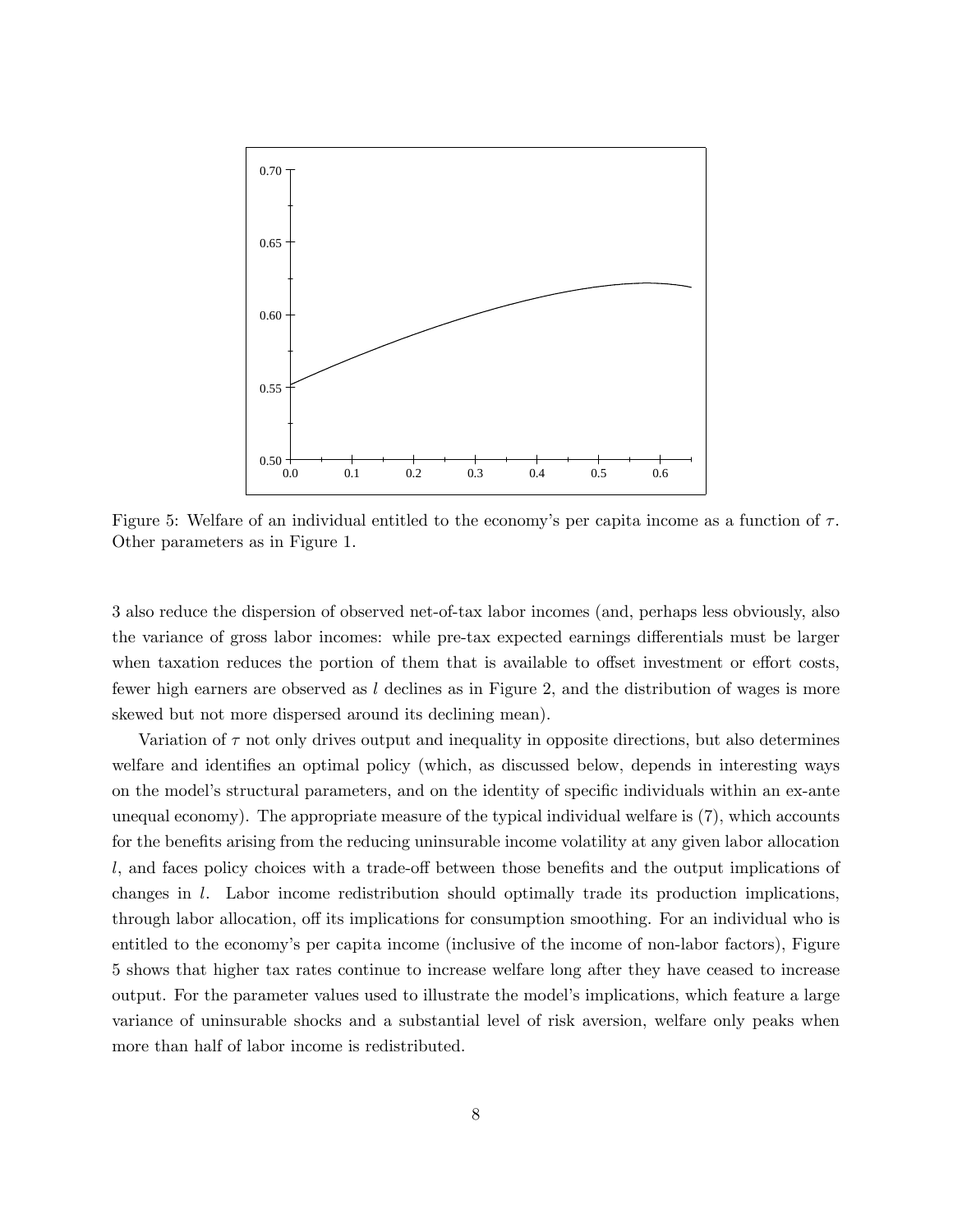

Figure 6: The solid line plots on the vertical axis the welfare-maximizing redistribution parameter  $\tau^*$  as uncertainty varies:  $\sigma_1 = 0.35x$  and  $\sigma_2 = 0.05x$ , for x the value reported on the horizontal axis. Other parameters as in Figure 1.

The first order condition for maximization of (7) does not yield an interesting closed form solution for the optimal tax rate, but its properties are easy to characterize numerically and analytically. To understand why the baseline model calls for so much redistribution, for example, it interesting and intuitive to see in Figure 6 that no redistribution would be optimal in the absence of uncertainty, and that the  $\tau$  level that maximizes the typical individual's welfare increases towards the level identified by the peak in Figure 5 as the variance of uninsurable income shocks becomes as large as it is supposed to be in the model economy.

The implications for the optimal policy choices of the slope  $\beta$  of earnings with respect to labor allocation are particularly important from the model's equilibrium perspective, and represent features of reality that are argued below to play an important role in reality. For this reason they deserve to be shown in full generality by standard comparative statics methods. Totally differentiating the first order condition  $\partial V(\tau,\beta)/\partial \tau = 0$  for maximization of the typical individual's welfare,

$$
\frac{d\tau^*}{d\beta} = \frac{\partial V(\tau, \beta)}{\partial \beta \partial \tau} / \left( -\frac{\partial^2 V(\tau^*, \beta)}{\partial \tau^2} \right).
$$
\n(8)

The denominator is positive when the first order condition identifies a maximum of  $V(\tau, \cdot)$ , and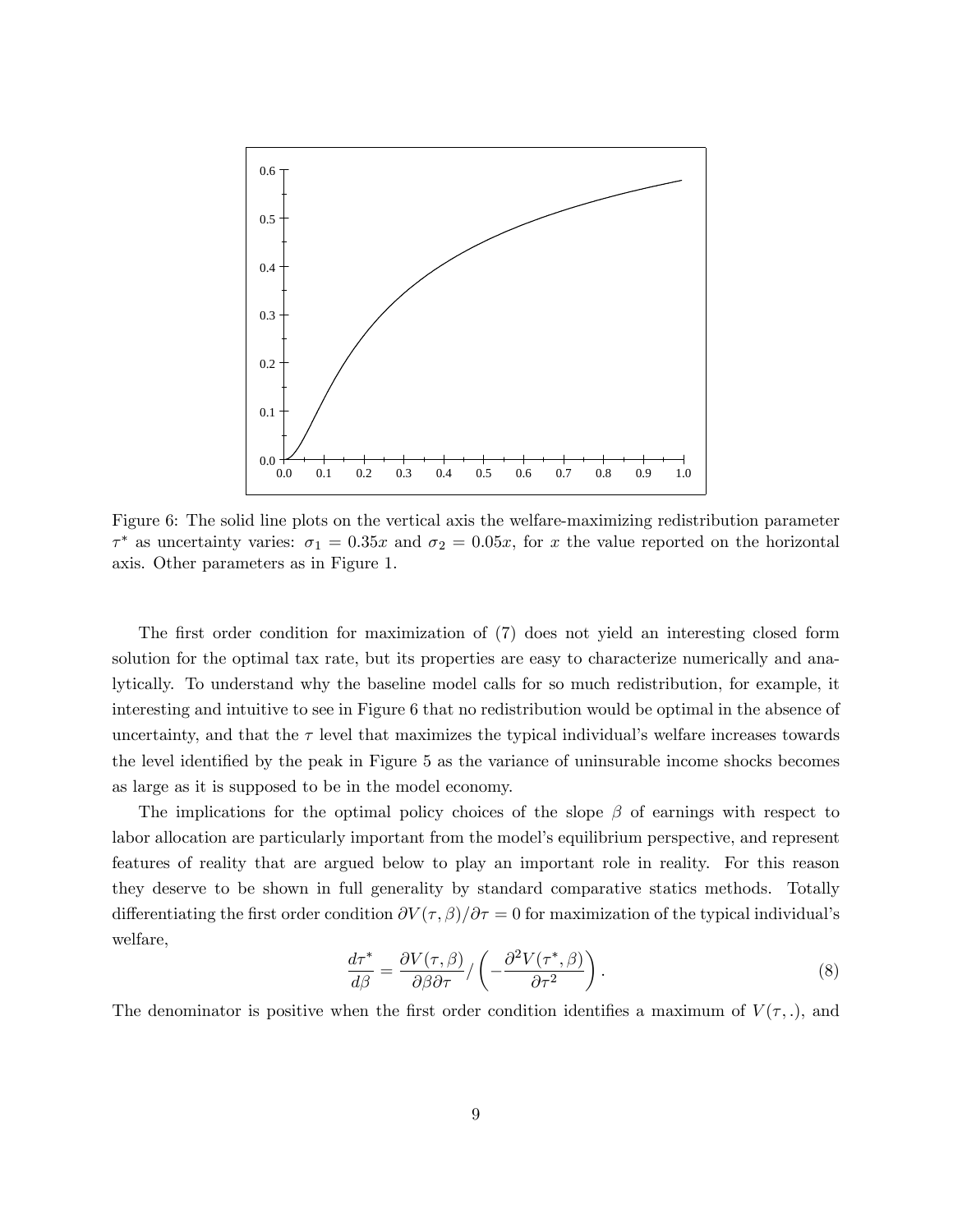differentiating (7) yields

$$
\frac{\partial V(\tau,\beta)}{\partial \beta} = -\frac{1}{2}l^2 - \frac{1}{2}(1-l)^2
$$
  
=  $-\frac{1}{2} + l(1-l)$ :

hence, the expression in (8) has the same sign as

$$
\frac{d}{d\tau}l(\tau)\left(1-l(\tau)\right)=(1-2l(\tau^*))\,l'(\tau^*),
$$

which is negative for  $l(\tau) > 0.5$  and  $l'(\tau) < 0$ . When productivity and earnings depend more strongly on labor allocation (in the model, when  $\beta$  is larger), then the optimal intensity of redistribution is lower (in the model,  $\tau^*$  is smaller). Intuitively, redistribution remains appealing for the economyís typical individual because it smooths uninsurable income shocks, but its collateral damage in terms of average production, through smaller incentives to perform investments or effort, is larger when production depends more strongly on labor allocation.

### 3 Models and reality

The model of labor income redistribution outlined above can help interpret productivity and inequality data along the lines illustrated in Figures 3 and 4, and simple modeling variations have qualitatively similar implications for the employment and unemployment effects of unemployment insurance, minimum wages or binding collective wage agreements, and other policies that are meant to isolate the welfare of workers from uninsurable shocks, and generate effort and efficiency side effects. To see this, consider a reinterpretation of the model's structure where allocation of labor units to employment opportunities that do not require investment of k corresponds to non-employment rather than to occupations with lower total productivity. It would then be appropriate to set  $\beta_2 = 0$ , so that returns are constant in terms of production-equivalent leisure or informal employment, or to suppose that any rents generated by such informal activities accrue to labor rather than to other factors of production (and are neither taxed nor redistributed). The resulting model could accommodate policies that impose lower bounds on the marginal productivity of formal employment (such as minimum wages, or payroll taxes that fund subsidy payments to unemployed or retired workers), would have similar implications for observed labor income inequality and productivity, and would also trace the implications of such policies to observed output and employment. (Employment protection legislation is somewhat harder to model formally, but is shown in e.g Bertola, 2004 to have similar motivation and effects.)

All such model variations represents "labor" policies (rather than, say, general income taxation)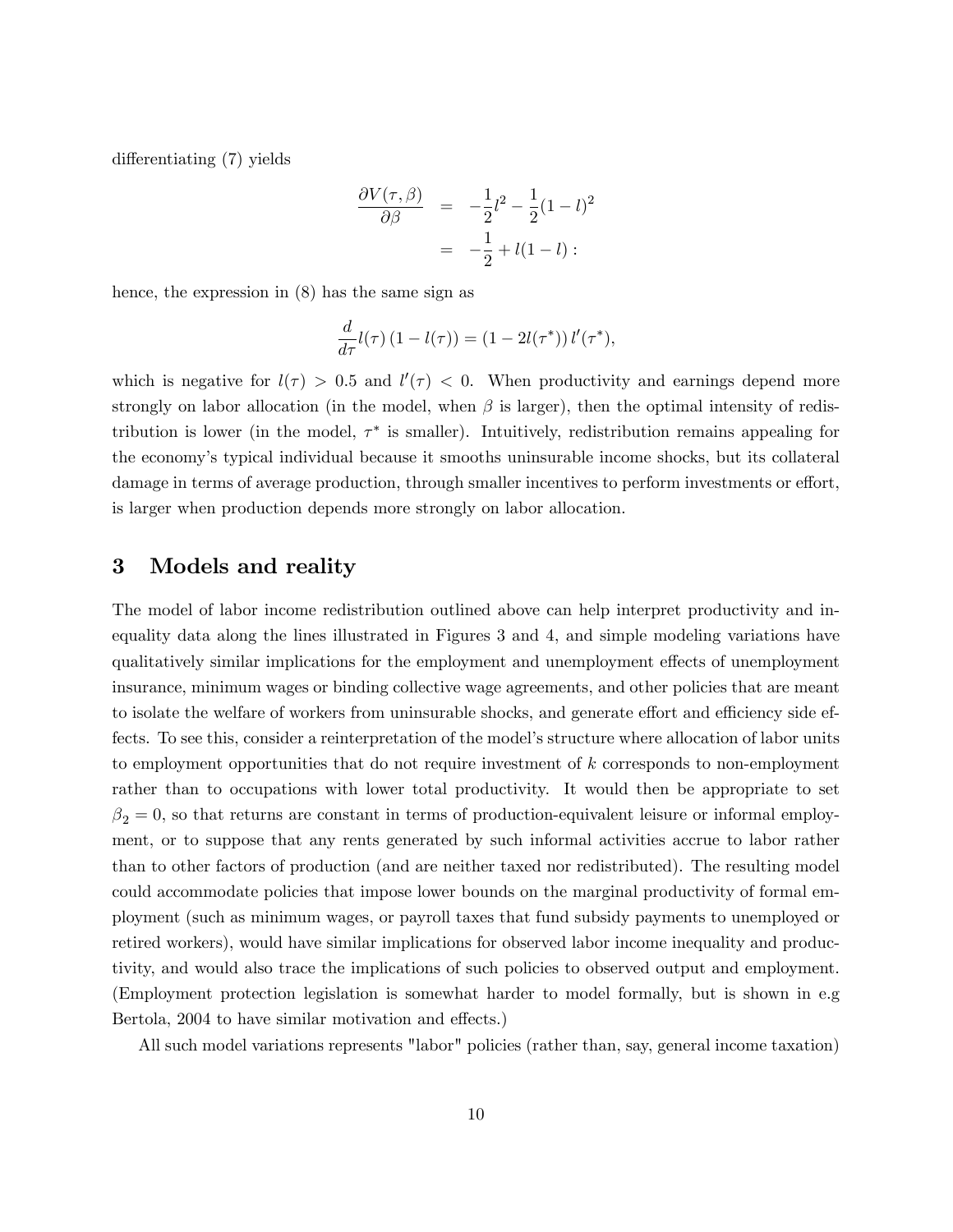because redistribution occurs within labor income, and ináuences incentives to perform costly actions that affect individual earnings as well as the economy's overall productivity. The model and its redistribution policy treat all workers equally, and abstract from distributional conflicts across ex-ante heterogeneous workers, which may if present ináuence the politico-economic appeal of the policies represented by the model's  $\tau$ : if individuals who expect to earn differently receive the same per capita subsidy, then those who expect to earn should be less inclined to favor redistribution. As in Agell (2002), the equilibrium intensity of distortions and redistribution would depend on the political power of individuals who face different trade-offs between expected income losses and better income smoothness. Allowing for such heterogeneity would also open the way to more direct "rent seeking" tensions, such as struggles over the size of the individual lump-sum transfers that in the model are as homogeneous across individuals as their ex ante characteristics.

Features of the model economy bear on the optimal intensity of redistribution in intuitive ways. The effects illustrated in 6 represent in the model the familiar effects discussed by Mulligan's (2012) and other models of individual incentive-compatible social insurance. (A related, but different, mechanism is at work when policies fail to react to changes in the amount of uncertainty: as in Bertola and Ichino, 1995, and Sargent and Ljungqvist, 1998, the effects of higher volatility on an economy's performance depend on its institutional structure.) Risk aversion, and the size of the ex ante cost  $k$ , have similarly intuitive qualitative implications for the optimal intensity of redistribution, which in turn determines productivity and inequality as in Figures 3 and 4. To interpret the real-life form and evolution of labor market policy, however, it is helpful to focus on features that may be easier to pin down at least suggestively, and that both happen to bear on the slope effects characterized analytically at the end of the previous section.

#### 3.1 Wealth inequality

It is interesting for this paper's purpose to consider another source of individual heterogeneity and political disagreement. Wealth inequality is not only realistic, but a natural theoretical implication of any model where consumption-smoothing individuals are subject to uninsurable labor income shocks: if the static model outlined here were extended to allow each individual to save rather than consume some of the windfall represented by the shocks  $v$  to their earnings, then it would be optimal to spread the consumption implications of labor income over multiple periods, and wealth and consumption inequality would increase over time (all the faster when redistribution is mild, and without bounds if, as is the case when absolute risk aversion is constant, consumption levels are irrelevant to consumption smoothing incentives as well as for labor allocation choces).

Even when all individuals are similarly endowed with labor ex ante and treated similarly by redistribution of ex post income, the labor allocation and risk reduction effects of redistribution are differently relevant for individuals who are entitled to different amounts of non-labor income.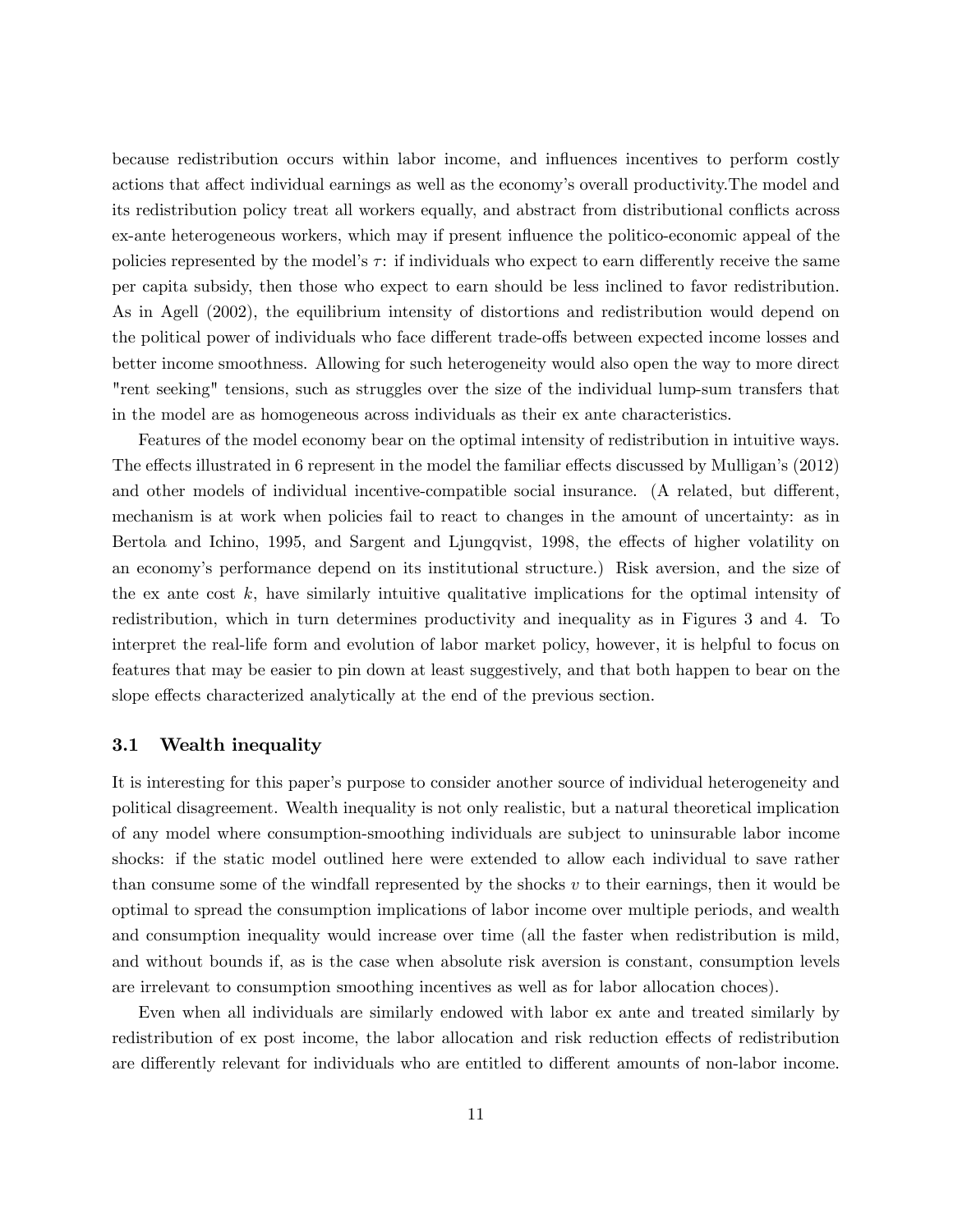

Figure 7: Optimal tax  $\tau^*$  on the vertical axis from the perspective of an individual who owns  $\omega$ (plotted on the horizontal axis) times the economyís per capita non-labor income.

In the model, the welfare of an individual who is entitled to income of a unit of labor (indifferently allocated to either sector) and to  $\omega_i$  units of the other factors that produce the economy's output is given by (7), plus  $\omega - 1$  times the amount  $\beta \left( \frac{1}{2} - l(1 - l) \right)$  of the economy's per capita non-labor income. The resulting expression

$$
V_{i}(\tau) = \alpha_{1} l(\tau) - \frac{\beta(2 - \omega_{i})}{2} l(\tau)^{2} + \alpha_{2} (1 - l) - \frac{\beta(2 - \omega_{i})}{2} (1 - l(\tau))^{2} - kl(\tau) - \frac{\nu}{2} (1 - \tau)^{2} (l\sigma_{1}^{2} + (1 - l)\sigma_{2}^{2})
$$
\n(9)

has the same form as (7), with  $\beta(2-\omega)$  replacing  $\beta$ .

When an individual is entitled to a smaller-than-average portion of the economy's non-labor income, and  $\omega_i < 1$ , his or her policy choice problem effectively features a smaller  $\beta$ . As shown above when establishing the sign of expression (8), and as illustrated in Figure 7, this implies a larger preferred intensity of redistribution. Intuitively, individuals entitled to different amounts of the economy's non-labor income are differently affected by redistribution's collateral damage in production efficiency terms: "capitalists" are more damaged, and quite realistically prefer less regulation.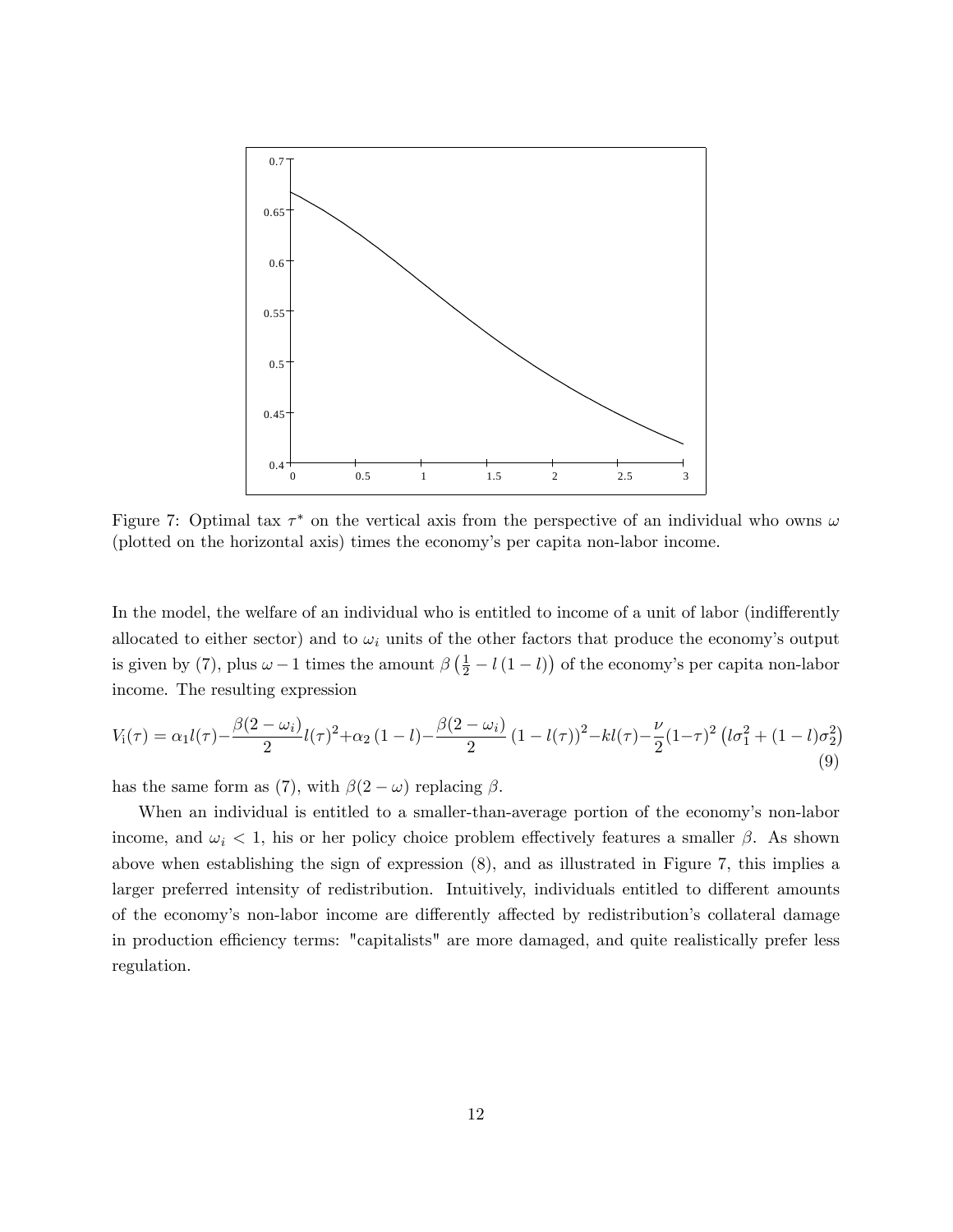### 3.2 Market reactions

The rationale of redistribution policy in this model is related to, but subtler than, the straightforward rent seeking at work in models where wage floors or non-employment subsidies funded by payroll taxes increase the wage bill at the same time as they decrease employment and profits. In either setting, the optimal labor market policy has side effects that are less worrisome for individuals who are not entitled to rents. From this perspective, the many policies and institutions that do trade production efficiency of other objectives are neither intrinsically right nor intrinsically wrong everywhere and for everybody. Much depends on the ability on the part of policy-makers to ensure consensus, possibly by redistribution of resources other than labor income: in the context of the simple model outlined above, redistribution of wealth resulting from past good luck could serve that purpose ex post, but would have exactly the same incentive implications as labor income redistribution if it were expected ex ante.

It is also interesting to consider how the policy-choice problem changes when non-labor income includes not only rents (paid to exogenously given factors, such as land) but also payments to a factor (such as financial capital) that has alternative uses. The model's linear-quadratic production functions can be modified to let a second factor be used in amount  $X_1$  along with labor that does and does not choose to pay  $k$ : if the production function is

$$
(\alpha_1 + \delta_1 X_1)l - \frac{\beta_1}{2}l^2 - \frac{\gamma_1}{2}X_1^2,
$$

and imposing that  $\delta l - \gamma X_1 = \rho$  so that the marginal productivity of  $X_1$  equals a given alternative income  $\rho$  implies that (1) is replaced by

$$
w_1 = \alpha_1 - \left(\beta_1 - \frac{\delta_1^2}{\gamma}\right)l.
$$

In the simple case where only the intercepts differ across the two employment opportunities, and  $\delta_1 = \delta_2 = \delta$  as well as  $\beta_1 = \beta_2 = \beta$  as above, the welfare objective function of policy choice has the same form as ((7), with a different intercept and, more interestingly,  $\beta - \delta^2/\gamma$  in place of  $\beta$ . This once again implies that a smaller  $\tau$  maximizes welfare: intuitively, the beneficial uninsurable income smoothing effect of the tax is traded off an output reduction effect that, with

$$
l'(\tau) = -\frac{1}{2\left(\beta - \frac{\delta^2}{\gamma}\right)} \left(\frac{k}{\left(1 - \tau\right)^2} - \frac{\nu}{2} \left(\sigma_1^2 - \sigma_2^2\right)\right),\,
$$

is magnified at each  $\tau$  by  $\delta > 0$ . The larger is  $\delta$ , i.e. the more complementary to labor is the elastically supplied factor X, the smaller is the  $\tau^*$  that maximizes the welfare of an individual who is entitled to the income of a unit of labor, to a portion of the per capita rents that decreasing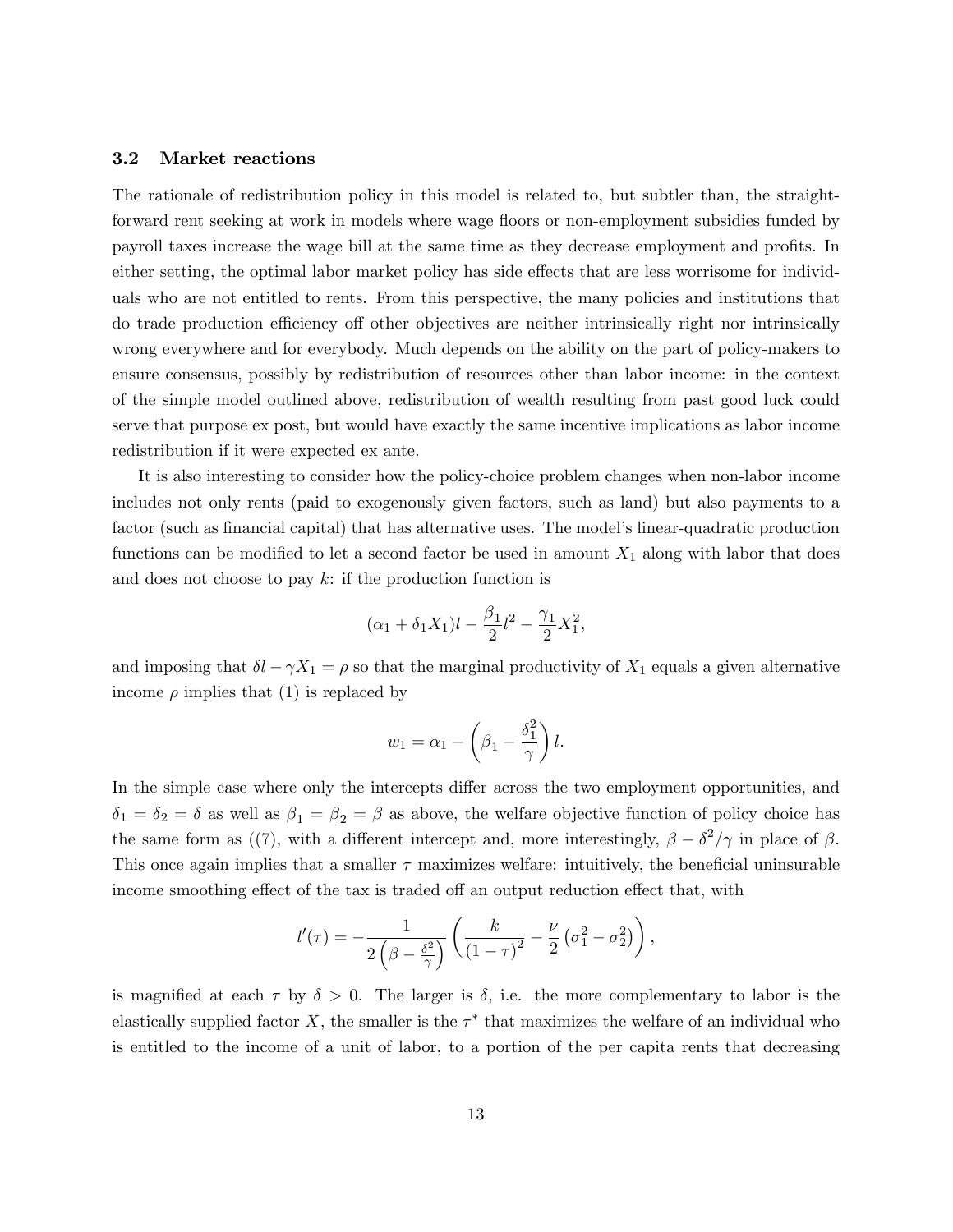returns allow after X and labor are paid their marginal productivity, and to the unit income  $\rho$ earned, regardless of redistribution, by the units of X he or she owns.

### 4 Sources and effects of European labor market policies

The model's insights into the role of wealth inequality in shaping policy-makers' labor policy choices can explain why Continental European labor markets became more rigid in the 1970s, when the Golden Age of post-war growth had accumulated a large stock of unavoidably unequally distributed wealth, not owned by a political majority that was willing to trade better income security for production efficiency (and a productivity slowdown). Since the implications of rent ownership by decisive individuals are qualitatively similar to those of elastic supply of factors other than labor, the model can also illustrate the implications of a well-known and potentially relevant driver of policy evolution: market integration across areas subject to independently chosen policies should shift choices towards less redistribution, and result in higher inequality and stronger productivity. Adoption of the single currency was indeed associated with an increase in inequality, and with a tendency to deregulate labor markets, in the euro area relative to other European Union and OECD members. It is not surprising from the simple model's perspective to observe patterns of increasing inequality and flexibility-oriented reform at times of increasingly close integration not only within the euro area, but in the enlarging EU, and globally. Comparing countries that did and did not join the euro area, and the 1995-99 and 2000-04 periods, Bertola (2010a,b) Önds that the tighter economic integration implied by the ëOne Market, One Moneyí paradigm was indeed associated with substantially faster deregulation of their product markets, some deregulation of their labor markets, and lower social policy expenditure. As a result, disposable income inequality grew faster in countries adopting the single currency, and these differences (like similar ones in employment and unemployment developments, analyzed in Bertola 2010b) were completely accounted for by differences in social policy and other policy indicators, rather than by economic integration directly.

It is also possible, on a case-study basis, to verify that deregulation incentives are stronger for countries experiencing more elastic market responses to relative policy differences. Which country is more strongly subject to systems competition pressure depends on the specific integration experiment. When the Netherlands found itself the smaller partner of an essentially complete economic and monetary union with Germany, it was logical for it to adopt the wage moderation and deregulation policies implemented by the 1982 Wassenaar agreement. The German "Agenda 2010" reform framework only took a similar path in the first half of the 2000s (Rinne and Zimmermann, 2012), after the country's reunification, euro adoption, and Eastern enlargement had changed the trade-off between high wages and idle labor on the one hand, and better competitiveness on the other, accepting more inequality to get more production efficiency. Carlin and Soskice (2009) argue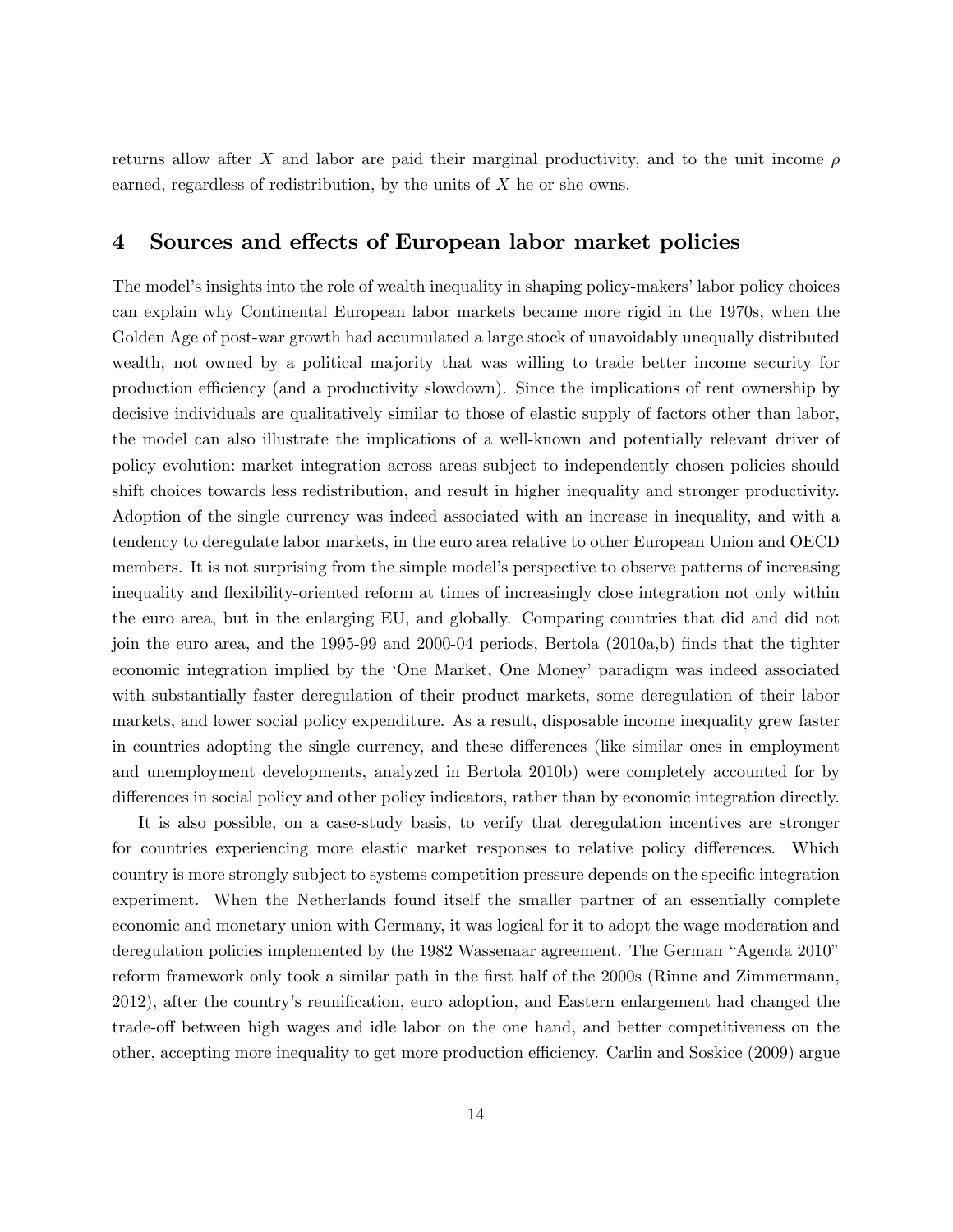that this mechanism can account for part of Germanyís macroeconomic developments since the country's unification.

Of course, not only tighter economic integration without policy coordination may explain lower social policy expenditure, labor market deregulation, and stronger labor income instability. The appeal of redistribution is lower when other margins of adjustment and financial market development reduce the need for protection from labor market risk, and labor reallocation can have a more beneficial effect on productivity when shocks hitting labor markets are more likely to be regionor industry-specific than country-specific. Both factors arguably did play a role in the period before the Great Recession across all of Europe. From the model's perspective, it is also possible to try and interpret another crucial European development during that period: in the aftermath of euro adoption, peripheral countries in the eurozone began to accumulate negative international imbalances, largely mirrored by positive imbalances in Germany and other core countries. Only part of these current account imbalances reflected investment patterns driven by equalization of capital intensity. A large portion was instead due to public and private consumption booms (and in particular to housing expenditures), which as pointed out in Bertola  $(2013)$  were financed on the basis of productivity convergence expectations that were not realized ex post, resulting in the euro debt crisis.

To the extent that labor market policies choose to trade off productivity for income and consumption stability, they can in principle play a role in this mechanism. In the aftermath of euro adoption, it might have been sensible to trade efficiency for security in the periphery, and security for efficiency in the core. Just like private or public consumption, including expenditure on housing and durables, the current account and asset imbalances implied by the resulting competitiveness changes would not have been problematic if relative efficiency was expected to improve in the periphery, consistently with the idea that joining the Single Market and adopting the aquis communataire should lead to more civilized institutions and better organized production. In fact, between 2000 and 2007 total factor productivity increased in the core but declined in the periphery, and movements along the model's trade off between productivity and inequality (or employment) may have played a role in determining expected and actual growth trajectories before and after the European crisis.

### 4.1 Regression evidence

It is interesting to assess the relevance of such structural phenomena in more formal fashion. Ideally, regression specifications should include policy indicators and explain their behavior in terms of shifting optimal choices, determined for example the wealth distribution and tax base elasticity implications of financial development and international economic integration. In practice, it is impossible to measure accurately the wide variety of institutional features that can in reality have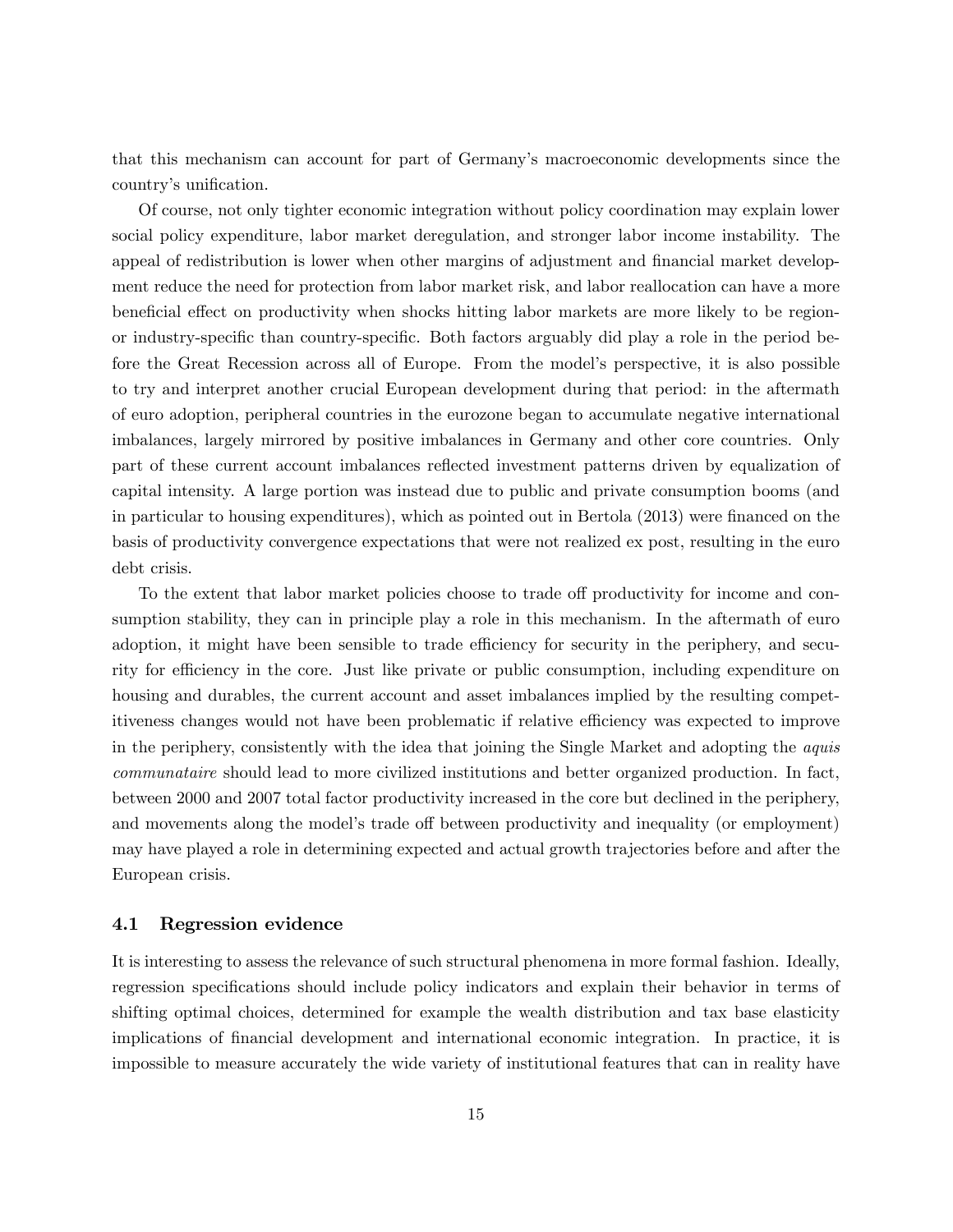| vai 1001011.          |              |                        |                   |                |                  |        |                   |        |
|-----------------------|--------------|------------------------|-------------------|----------------|------------------|--------|-------------------|--------|
| <b>TFP</b>            | $\mathbf{1}$ | (2)                    | $\left( 3\right)$ | $^{\prime} 4)$ | $\left(5\right)$ | (6)    | $\left( 7\right)$ | (8)    |
| Inequality            | 0.69         | 0.72                   | 0.77              | 0.88           | 0.63             | 0.53   | 0.65              | 0.64   |
|                       | (2.87)       | (3.27)                 | (3.30)            | (3.98)         | (2.75)           | (2.42) | (3.33)            | (3.10) |
| Employment            |              | 0.79                   |                   | 1.00           |                  |        | 1.06              | 0.91   |
|                       |              | (5.53)                 |                   | (4.42)         |                  |        | (8.12)            | (4.38) |
| Institutional quality |              |                        |                   |                | 0.13             | 0.20   | 0.20              | 0.19   |
|                       |              |                        |                   |                | (4.17)           | (5.41) | (7.10)            | (5.37) |
| Country effects       | yes          | yes                    | yes               | yes            | yes              | yes    | yes               | yes    |
| Year effects          | $\mathbf{n}$ | $\mathbf{n}\mathbf{o}$ | yes               | yes            | no               | yes    | $\mathbf{n}$      | yes    |

Table 1: Accounting for total factor productivity developments with inequality and emploument variation.

Robust t statistics in parentheses.

EA12 except Luxembourg, annual 1996-2011 sample (172 observations). Inequality is the Gini coefficient (basis points) of equivalized household income, interpolated when unavailable; source: Eurostat. Employment rate (percent) and Total Factor Productivity (1990=100); source: The Conference Board. Institutional quality: average of the six World Bank Governance Indicators. Source: The World Bank.

the effects represented by the model, and especially to model empirically the long and variable lags with which variation of such policies affects observable outcomes in reality. Available data are unfortunately neither as accurate nor as plentiful as would be necessary to do so.

A very indirect but intriguing indication of the theoretical mechanismís empirical relevance is o§ered by the descriptive regressions in Table 1, which inspect the relationship between total factor productivity and various other variables of interest in the original group of euro area countries (The regressions are limited to EU countries by inequality data availability, and the relationship is much stronger across the original members of EMU where inequality changes are much more pronounced than across the euro outs. The results are similar for other groups of countries, but the variation of interest is more pronounces in this sample than in the EU15; comparable inequality indicators are not available for most of the more recent EU members).

Since productivity is measured as an index with a common basis in 1990, all specifications include country fixed effects and gather information on within-country dynamic developments. In columns 1 and 2, inequality is significantly and positively related to productivity, both when country effects highlight within country dynamics, and when year effects additionally control for common developments. In columns 2 and 3, the estimated coefficient of inequality remains similar when employment rates (also plausibly influenced by labor market policy in the model variations discussed above) are included in the regression, with a positive coefficient that also suggests a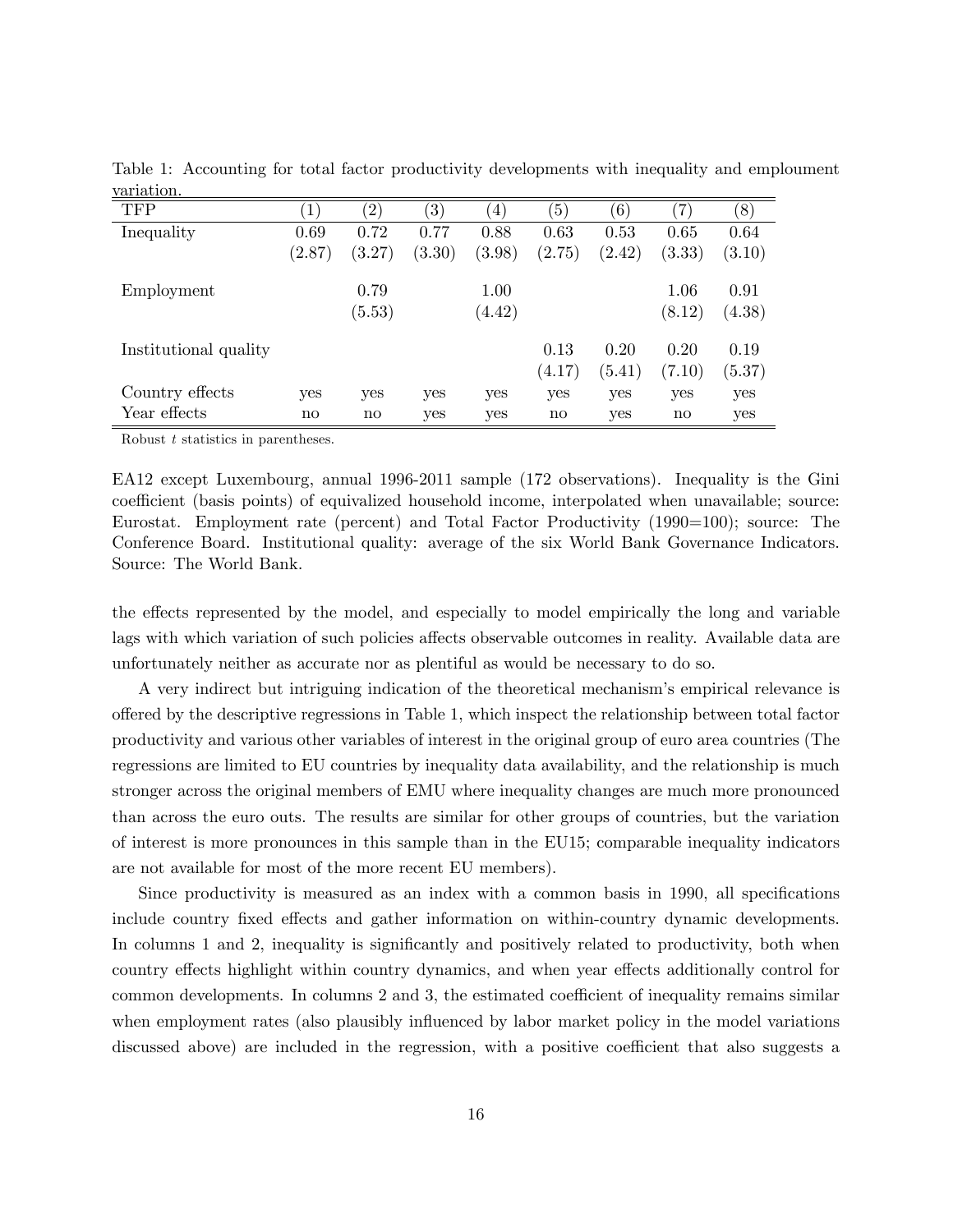| Inequality            | 1)           | $^{'}2)$     | $\left( 3\right)$ | $\overline{4}$         | $\left(5\right)$       | (6)       |
|-----------------------|--------------|--------------|-------------------|------------------------|------------------------|-----------|
| Institutional quality | $-0.06$      | 0.01         | 0.04              | $-0.07$                | 0.01                   | 0.04      |
|                       | $(-11.29)$   | (0.78)       | (2.52)            | $(-10.98)$             | (0.72)                 | (2.62)    |
| Employment            |              |              |                   | 0.13                   | $-0.01$                | $-0.13$   |
|                       |              |              |                   | (2.12)                 | $(-0.11)$              | $(-1.54)$ |
| Country effects       | $\mathbf{n}$ | yes          | yes               | $\mathbf{n}$           | yes                    | yes       |
| Year effects          | $\mathbf{n}$ | $\mathbf{n}$ | yes               | $\mathbf{n}\mathbf{o}$ | $\mathbf{n}\mathbf{o}$ | yes       |

Table 2: Relationships between the inequality, unemployment, and institutional factors related to productivity in Table 1.

Robust t statistics in parentheses.

sensible association between an economyís productivity and labor market deregulation. These associations suggest that movements along the trade-off illustrated by the model may have been at work in recent European experience.

Evidence that productivity growth is stronger where inequality and/or employment both increase, and (especially) where institutional quality improves, is remarkably robust to inclusion of year effects but of course only suggestive and unavoidably less than structural. Disposable income inequality is decreased by labor income redistribution but increased by wealth concentration, that implies more redistribution in a democratic society (but perhaps less so if wealth conveys power), and pre-tax income inequality is influenced by a host of factors, including international economic integration and ethnic differentiation, that are also relevant to policy-making processes. If wealth is more unequally distributed than labor income, inequality can in theory be reduced by higher capital intensity's wage effects.

In columns 5-8, the regressions include as an explanatory variable of within-country total factor productivity variation a general indicator of institutional quality (the average across six subject areas of the World Governance Indicators, http://www.govindicators.org, which aggregate and normalize by cross-sectional standard deviations a large number of variables drawn from individual opinion surveys and reports by private and public information providers). Its strong significance indicates that each economy's productivity is determined by more general features than labor market policies, and evidence of an inequality-efficiency trade-off is remarkably stable across these specifications. In fact, institutional quality is rather loosely related to inequality and employment in the data's within'country dimension. In Table 2, inequality is very significantly lower and employment higher in countries with better institutions: this confirms that specific groups of countries differing in these (and probably many other) respects display widely different labor market performances (Sapir, 2006). These relationships, however, are weaker or absent when controlling for fixed effects.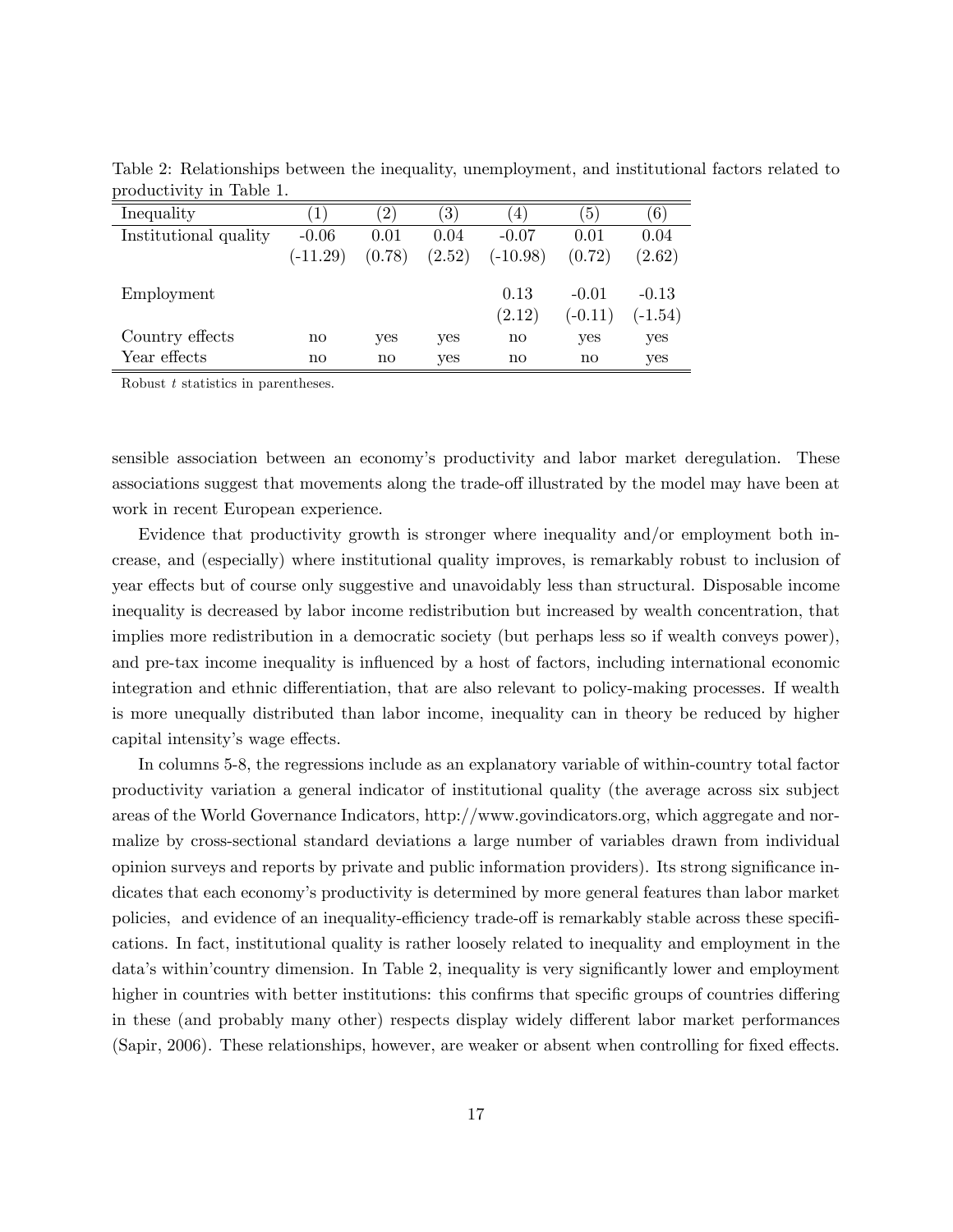The inequality and employment indicators help interpret productivity developments even when institutional quality developments are accounted for, and scatter plots of the relationships between economic productivity and inequality (in Figure 8) or employment (in Figure 9) tell intriguing tales of country-speciÖc trajectories in the period considered (only some of the data points are labeled to preserve legibility, but it is possible to see that peripheral and core countries traded places along a fairly stable relationship before, during, and after the imbalances build up period). To the extent that country fixed effects capture the implications of relatively slow-moving factors (such as demographics, ethnicity, and size), and time effects those of trade and technological developments, the relationship between productivity, inequality, and employment traced by these regressors may indeed be driven by past changes in labor market policies and institutions. Empirically, however, a stronger explanatory role for productivity is played by institutional quality (illustrated in Figure 10). The standard errors used to compute the statistics in the table are robust to heteroskedasticity, and similar to those obtained assuming homoskedasticity; when the estimates allow for countrylevel error clustering, significance levels drop markedly, but institutional quality remains highly significant. The current account imbalances resulting from international integration's interaction with policy-making incentives arguably played a role in the recent and still current crisis, and labor market reforms are a plausible driver of current account imbalances more generally (Bertola and Lo Prete, 2012). In the euro area experience, however, they appear less relevant than broader institutional changes. This suggests that it would be misleading to focus too narrowly on labor market policy (disregarding its distributional benefits) as the driver of productivity dynamics in general, and in particular of those experienced in the euro area before the crisis.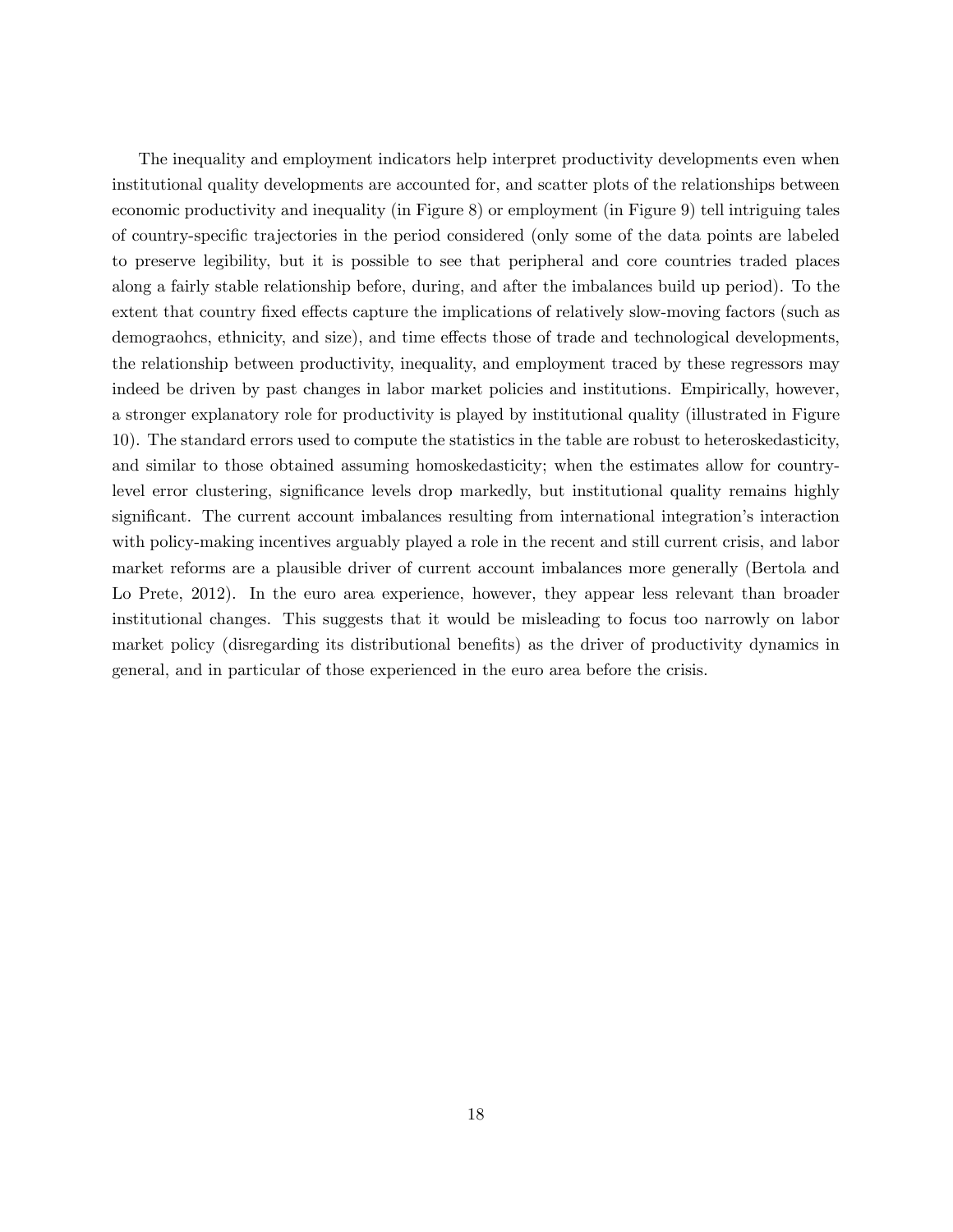

Figure 8: Partial association between total factor productivity and inequality, controlling for employment rate, institutional quality, country and year effects (from the regression in column 8 of Table 1).



Figure 9: Partial association between total factor productivity and employment rate, controlling for inequality, institutional quality, country and year effects (from the regression in column 8 of Table 1).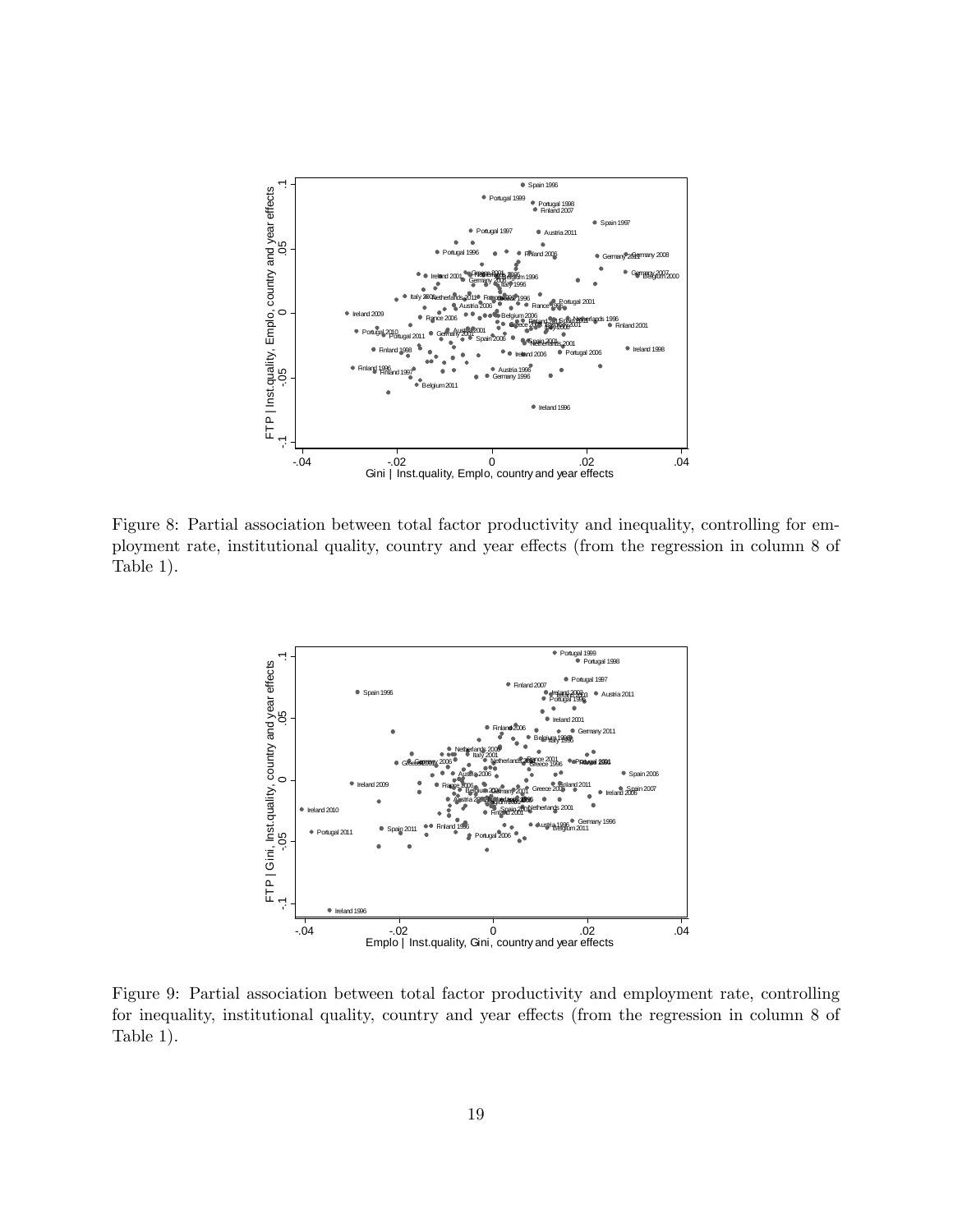

Figure 10: Partial association between total factor productivity and institutional quality, controlling for employment rate, inequality, country and year effects (from the regression in column 8 of Table 1).

## 5 Structural reforms in crisis situations

In the simple model economy of Section 2, looser labor market regulation can increase production at the expense of labor income smoothing: while this can be the optimal policy response to politicoeconomic developments, the effects of reforms take place with a lag in the model because key labor allocation choices are made before uncertainty is realizes. In reality, the lag between policy causes and effects can be long. Just like falsified expectations of productivity growth may have contributed to the onset of the current European crisis, the uncertainty surrounding reform processes can hinder suitable adjustment in the aftermath of the crisis.

When changes in structural conditions and crisis shocks call for reforms, two difficult issues arise in the model and in reality. On the one hand, the higher productivity deregulation aims to requires workers to perform costly actions in the model, and may not be ex ante attractive when the reform announcement is not credible. On the other hand, policy uncertainty by itself reduces welfare in a model where disposable income volatility is unpleasant for consumption-smoothing individuals with imperfect access to financial markets. In the model, what matters for labor allocation and productivity is the policy configuration expected to shape incomes at the time when investment choices are made, and the pros and cons of labor market policies are unavoidably heterogeneous across individuals who at a point in time happen to be differently entitled to the economy's non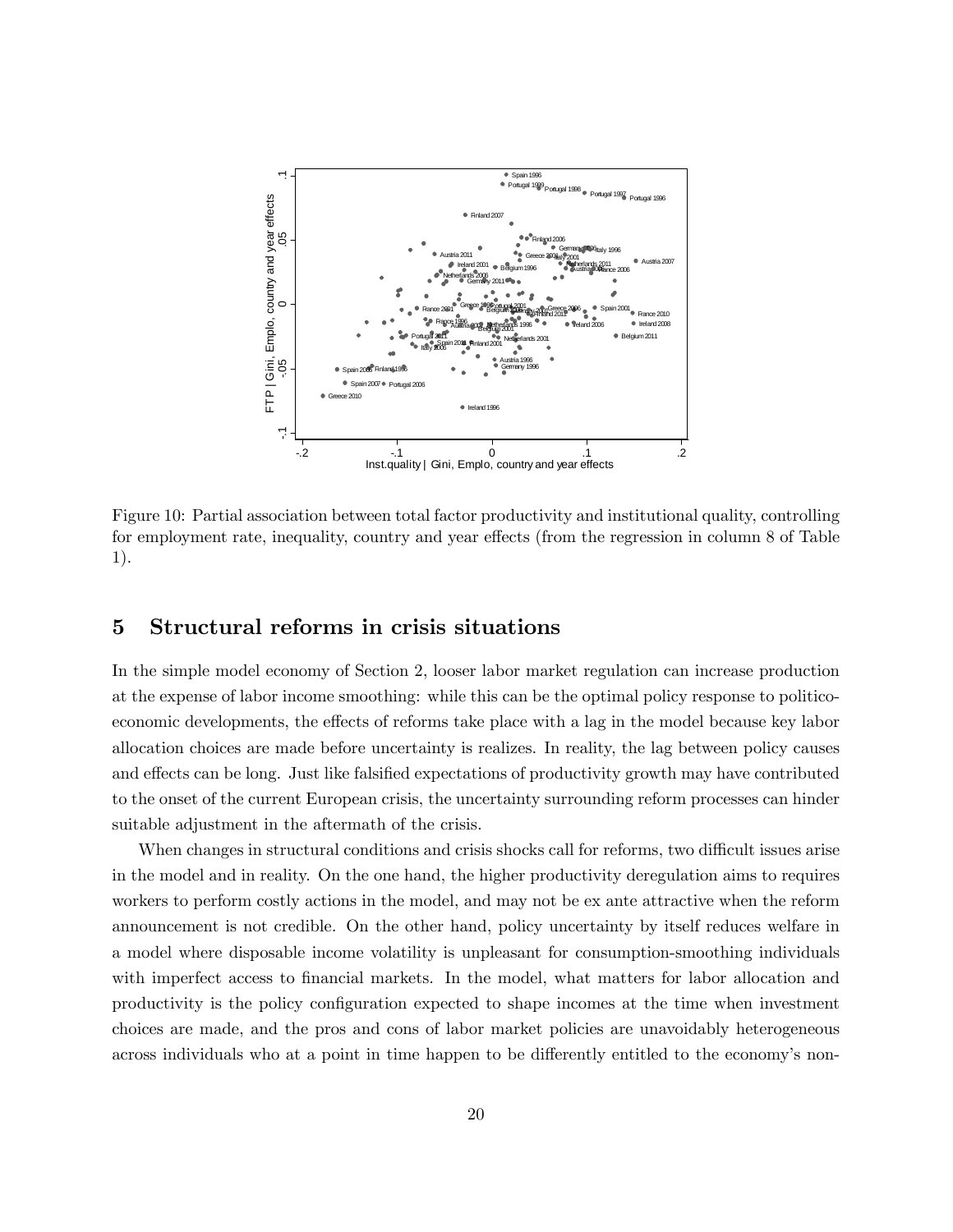labor income.

Expectations and perceptions play a crucial role in both respects. Policy uncertainty lowers the welfare of consumption-smoothing individuals, reduces the incentives for each worker to undertake the risky investments that increase the economyís overall productivity, and introduces potentially undiversifiable risk in the model's rental income. In such an environment, reform processes can be strengthened by virtuous expectation feedbacks, but can just as easily be derailed by negative feedbacks: deregulation is unpopular if it is perceived to magnify individual income risk without suitable payoffs in terms of income growth expectations; lack of popular support damages the credibility and effectiveness of reforms; and the resulting policy uncertainty riddles the reform path with macroeconomic pitfalls, as reluctance to spend in the presence of large downside risks reduces economic activity and growth expectations.

In reality, reform processes should aim to credibly link current adjustment problems to future gains, and to address distributional issues in politically sustainable ways. In principle, and in the long run, all markets and policies should be reformed in complementary ways, addressing the issues arising from changing circumstances as discussed above, and aiming to remove barriers to change and competition rooted in a culture that myopically privileges defense of one's own existing resources, and prevents market exchanges from benefitting all parties. In practice, reforms are necessarily gradual and need to be credible, because their effects are far from instantaneous and depend crucially on expectations of future developments. Changes of life- and career-shaping institutions (in education, labor market, and pensions) cannot quickly influence behavior, and they modify the conditions in which choices made a long time ago have effects. Reforms steps should be sequenced so as to ensure dynamic stability, because a tentative reform that is widely believed to be reversed soon can very well be worse than no reform at all.

Credibility is as necessary for labor reforms as for monetary or fiscal policies, and similarly elusive at times of political as well as economic turmoil. To be fruitful, a reform package needs to be aware of the problems addressed by collective policies, and to address them coherently in the face of changing circumstances. Support for social protection and labor market regulation may well be rooted in the myopic defensive culture that prevents positive growth feedbacks. But it is also motivated by the impact of product and financial market imperfections on the level and volatility of labor income, which for a very large majority of households accounts for a major portion of lifetime resources. To be feasible, reforms needs credibility and consistency over time. For both reasons it may be inappropriate for reform processes to introduce labor market flexibility in the midst of crisis: not only do easier dismissals tend to multiply the effects of weak labor demand without automatically encouraging job creation (which depends on expected future institutions), but stronger risk aversion (likely to be decreasing in reality rather than constant as in the model) magnifies the welfare impact of uninsurable income risk in times of crisis.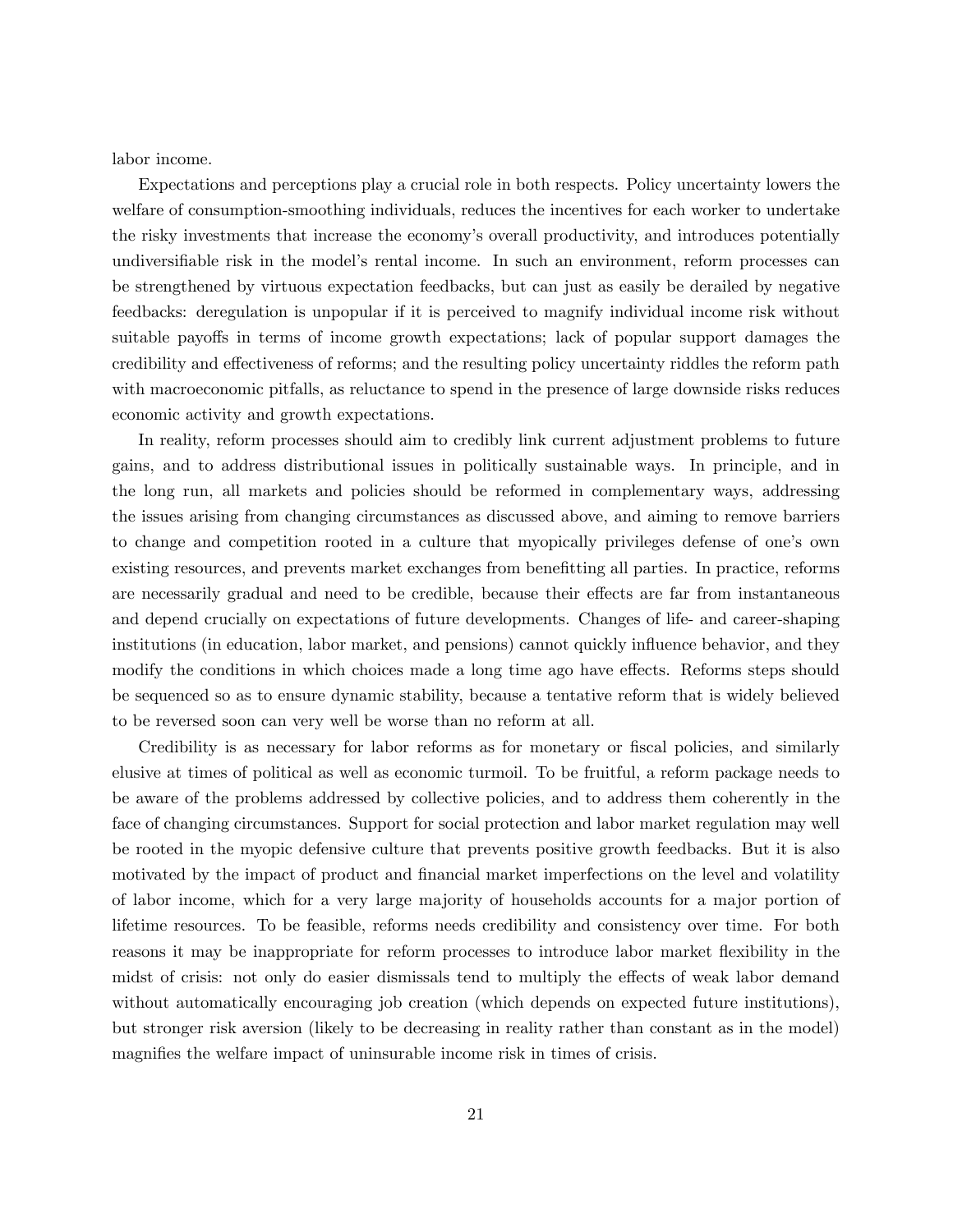To the extent that productivity growth appears in the regression above to reflect more general institutional features, sustainable sequencing of reforms may well need to start from other areas, such as retail, business, and financial services. In many European countries, including those that are doing well in the current crisis, supply of producer services is largely sheltered from international as well as domestic competition. Transparent, well regulated, corruption-free product markets and Önancial markets increase the purchasing power of households and make it easier to undertake more technically and politically difficult reforms of labor and social policies. Self-employment is common in countries where both labor and product markets are heavily regulated, but it is not as attractive and easily accessible there as in less regulated markets, where it is neither unusual nor particularly unpleasant for redundant white collar employees to open their own business. Of course, efficiency-enhancing reforms have a superficially detrimental impact on output gaps (as it is obviously not so useful to increase supply when demand is lacking). To the extent that output gaps arise from price rigidities and expectations-based expenditure restraints, however, product market reform can contribute to reducing them if it fosters price áexibility and suitable expectations-driven adjustment. Credibility of the reform process again plays a crucial role in the latter respect. It would be wishful to suppose that product (and labor) market reforms could, like an ideal problem-free devaluation, quickly restore macroeconomic equilibrium though their impacts on prices (lower) and demand quantities (higher). In a modern economy, prices and wages are always sticky. Dynamically, expectations of decreasing prices clearly reduce domestic consumption demand: along with efficiency enhancements in the tradable sector (and in non-tradable sectors that provide inputs to tradable production) they can however encourage export- and import-substitution investments, provided that such investments are not restrained by downside risks surrounding the reform process's future path.

### 6 Conclusions

Labor market policy can be very useful, but need to be used sensibly. It would be wrong to blame all problems on it, as long as insurance markets and compensatory transfers are not perfectly able to internalize efficiency. Structural reforms are the appropriate response to structural changes that alter the trade-off between the pros and cons of the existing policies. In recent European experience, tighter economic integration resulting from technological progress in transportation and communication implies more elastic responses to taxation, and calls for tax-rate reduction, and labor market institutions that were appropriate for mass-production structures may well need to be reconsidered in light of technological and organizational innovation. Hopes that financial markets may more efficiently address individual risk similarly made it less necessary to interfere with laissez faire labor market outcomes, and reduces the welfare relevance of the portion of inequality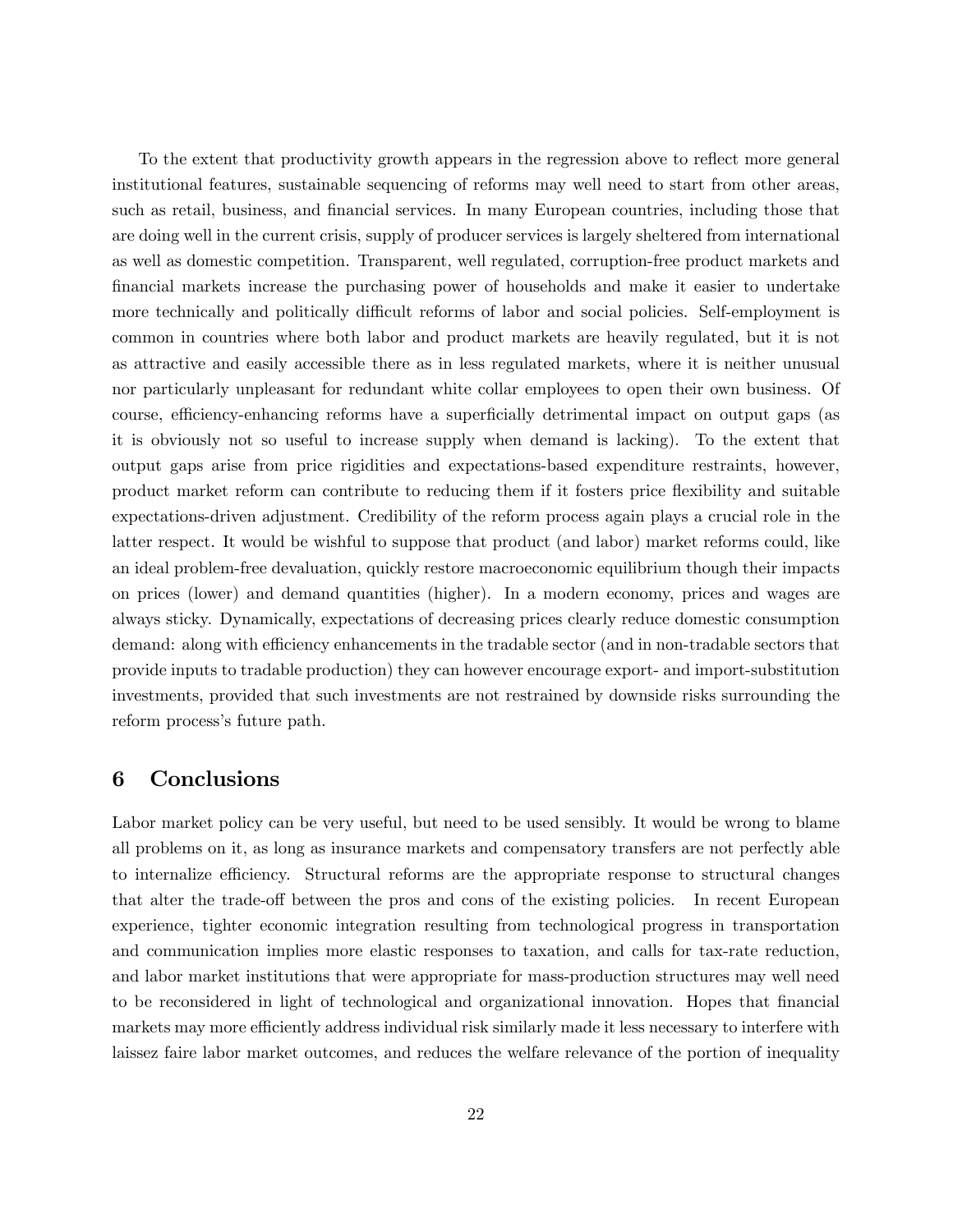that reflects temporary income fluctuations. Crisis shocks change the extent to which production efficiency losses appear affordable in light of other benefits. In peripheral countries, expectations of fast growth led public expenditures and policies to be upgraded to a level that appeared within reach upon euro are accession, but is no longer affordable in the crisis aftermath. Reforms of institutions that redistribute resources across different individuals and groups are triggered or constrained by political feasibility considerations. For example, demographic trends, migration flows, and changes of family structure can influence support for pay-as-you-go pension scheme, or for labor market rigidities that make it difficult for youth to find employment at the same time as they protect their parents' income.

This general perspective can helps understand the sources and consequences of structural reforms of the 1980s (in the United Kingdom and in the Netherlands), of the 1990s (in Sweden's post-financial crisis experience), of the pre-crisis 2000s (in Germany's Hartz reforms, and in other countries' similar introduction of flexibility at the margin). Such past experiences and the simple model outlined in this paper, however, also help understand why reform experiences are difficult and infrequent. It may be true that radical reforms can only be passed in the face of extreme crisis situations, not least because their consequences are typically very difficult to predict. But while the appeal of reforms is limited when things are going well, a sense of crisis is possibly necessary but certainly not sufficient foster reforms. Political processes do not always channel crises into reforms. The reforms that we do observe in reality always result from a combination of structural factors and shocks that alter the pros and cons of status quo policies, and of specific political factors, such as Mrs. Thatcher's stubborn personality or the willingness of Mr. Schroeder's left-of-center government to sacrifice immediate popularity. A fruitful reform process has to follow a narrow path between complacency and defeatism. A sense of crisis can trigger reforms if a "there is no alternative" perspective supports an economically sensible, politically sustainable, and suitably credible reform path. But it can lead to destructive unraveling of the existing policy framework if "all is lost anyway" attitudes prevail: crises may be aggravated when they produce political paralysis, and poor growth experiences and prospects can only too easily foster "real deflation" feelings (that things are not too bad, and change is too risky) which make it difficult for a society to adapt and reform. Analysis of prospective reforms should recognize that their design and sustainability depend on the one hand on proper consideration of changing external circumstances, as may be provided to National policy-making processed by the EU market integration and supranational policy framework; on the other, on political aspects that reflect internal social shifts, which may be violent and unpredictable in crisis situations.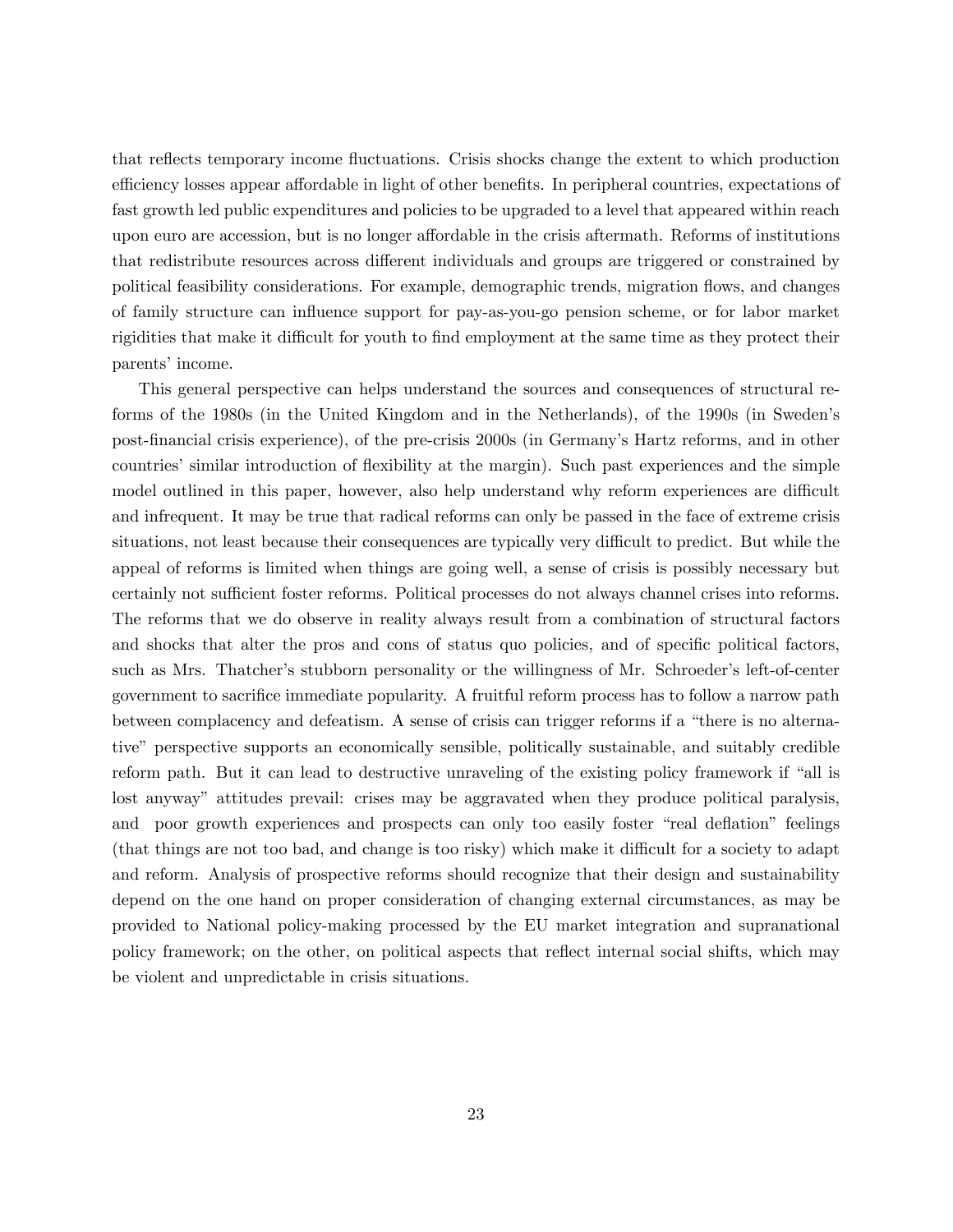### References

- Agell, Jonas (2002). "On the Determinants of Labor Market Institutions: Rent Seeking vs. Social Insurance", German Economic Review, 3:2, 107-135.
- Andersen, Torben M. (2010). "Incentive and Insurance Effects of Tax Financed Unemployment Insurance", CEPR Discussion Papers, No. 8025.
- Barkbu, Bergljot, Jesmin Rahman, Rodrigo Valdés, and others (2012) "Fostering Growth in Europe Now" IMF Staff Discussion Note SDN/12/07.
- Bertola, Giuseppe (2004) "A pure theory of Job Security and Labor Income Risk", Review of Economic Studies, 71:1 43-61.
- Bertola, Giuseppe (2010a) "Inequality, Integration, and Policy: Issues and evidence from EMU" Journal of Income Inequality 8 345-365
- Bertola, Giuseppe (2010b) "Labour Markets in EMU: What has changed and what needs to change" pp. 715-758 in The Euro: The First Decade, M.Buti, S.Deroose, V.Gaspar, J. Nogueira Martins (eds.), Cambridge University Press
- Bertola, Giuseppe (2013) "Policy Coordination, Convergence, and the Rise and Crisis of EMU Imbalances" European Economy Economic Papers 490, Brussels: European Commission DG Economic and Financial Affairs.
- Bertola, Giuseppe, and Andrea Ichino (1995) "Wage Inequality and Unemployment: US vs Europe" in B.Bernanke and J.Rotemberg (eds), NBER Macroeconomics Annual 1995, pp.13-54.
- Bertola, Giuseppe, and Anna Lo Prete (2012) "Labor Market Reforms, Finance, and the Current Account" working paper
- Carlin, Wendy and David Soskice (2008). "Reforms, Macroeconomic Policy and Economic Performance in Germany," in Schettkat, R. and Langkau, J., (eds.) Economic Policy Proposals for Germany and Europe, 72-118, Routledge: Abingdon, UK.
- Ljungqvist, Lars and Thomas J. Sargent (1998) "The European Unemployment Dilemma" Journal of Political Economy 106 514-550.
- Mulligan, Casey (2012) "Uncertainty, Redistribution, and the Labor Market" working paper
- Rinne, Ulf, and Klaus F. Zimmermann (2012) "Another Economic Miracle? The German labor market and the Great Recession" IZA Journal of Labor Policy 1:3 1-21